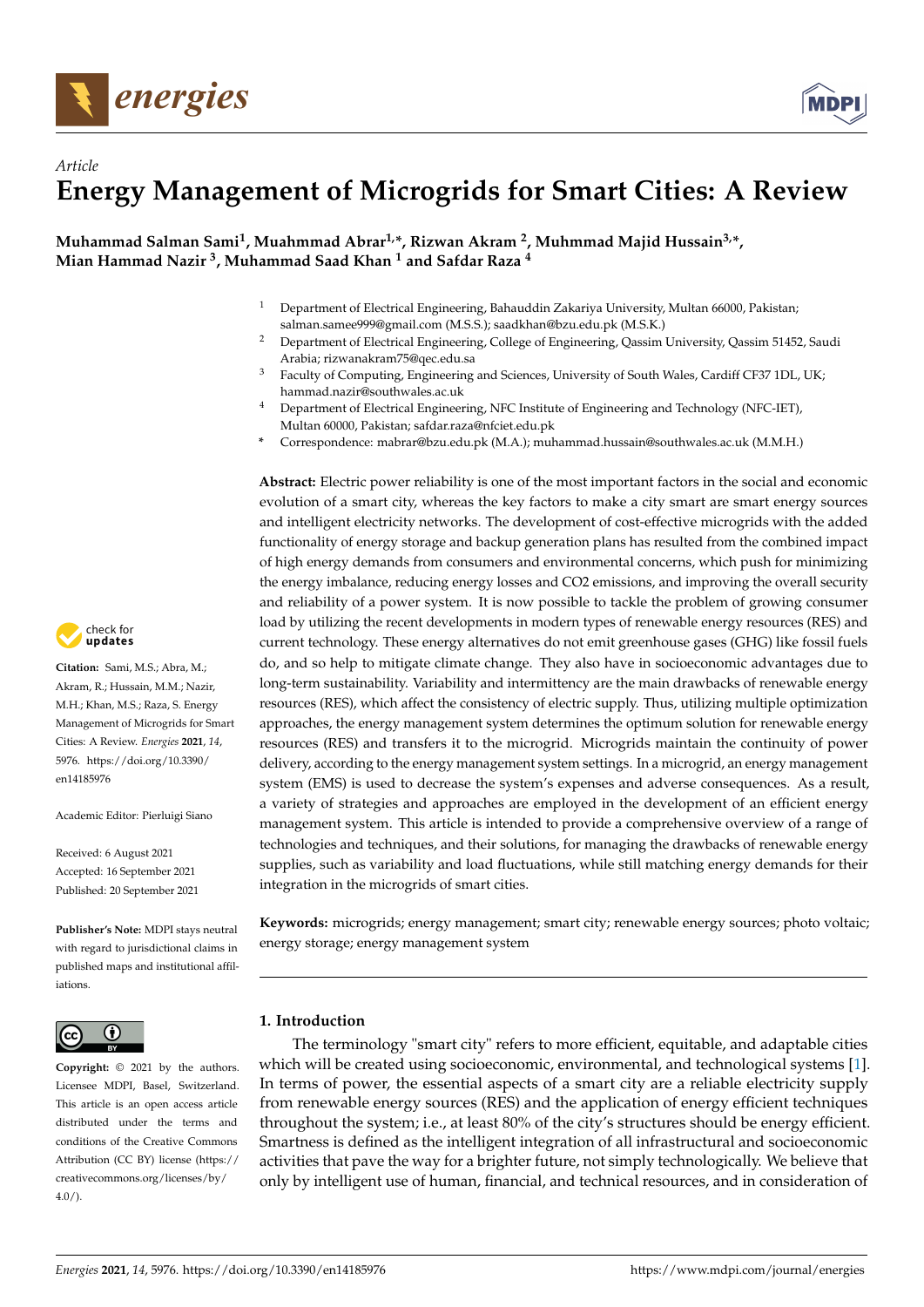environmental, demographic, social, infrastructural, and economic issues, can this ideal future can be realized.

Renewable energy resources (RES) such as wind, biomass, solar, tidal energy, and hydropower are examples of RES that can ameliorate the problem of the increasing greenhouse effect while emitting zero pollutants into the atmosphere [\[2–](#page-13-1)[5\]](#page-13-2). RES have the potential to make a major contribution to the mitigation of fossil fuels and global climate change [\[6\]](#page-13-3). Renewable energy (RE) should be cost-effective, and come from clean energy source [\[7\]](#page-13-4) which is also environmentally friendly [\[8\]](#page-13-5). In many papers ([\[9\]](#page-13-6) and the references included there), several scholars explored the common concepts of renewable energy resources (RES), distributed generation (DG), and microgrids. To satisfy the ever-increasing energy demands, power plants are being built near major consumption points. Energy supply is becoming much more competitive, resulting in lower prices [\[10](#page-13-7)[,11\]](#page-13-8).

In terms of the power paradigm, smart energy and stable electricity networks are some of the most important aspects of smart cities; in fact, electricity grids and information and communication networks are the two technological features that primarily characterize smart cities. Smart energy and power networks are enabling microgrids to be integrated into smart cities, which not only facilitate the integration of renewable energy sources but also enable new energy-related value-added services [\[12\]](#page-13-9). A microgrid is defined as a collection of loads, energy storage facilities, and small-scale generating systems [\[13\]](#page-13-10). A microgrid is an electrically bound portion of a distribution network that collects locally in order to form a self-sufficient energy system. Distributed generating sources, energy storage devices, and controlled loads must all be integrated to produce a self-sufficient energy system [\[14,](#page-13-11)[15\]](#page-13-12). Microgrids may provide a dependable source of electricity in remote regions where the development or expansion of electrical grids is physically and/or economically difficult. Although these systems are unable to make use of the main grid, they serve as valuable test beds for developing suitable control functions capable of maintaining a reliable supply of electricity [\[16](#page-13-13)[–19\]](#page-14-0). Hybrid energy systems (HES) are frequently used to provide electrical power for a variety of uses, such as residences or farm land in outlying areas where there is no grid extension [\[20\]](#page-14-1). Hybrid energy systems offer high reliability and lower costs as compared to systems that have only one energy source [\[21\]](#page-14-2).

Microgrids offer real-time energy management. Each has its own communication system that is necessary for managing the energy between generation and demand [\[22\]](#page-14-3). Microgrids play a major role in the transition of urban infrastructure into a smart city. Water, transportation, and other infrastructures rely on distribution grids for fundamental services; microgrids, equipped with modern information and communication technology, are grids that are suitable for smart cities. Microgrids operate in one of the two modes: isolation and grid [\[23,](#page-14-4)[24\]](#page-14-5). As illustrated in Figure [1,](#page-2-0) microgrids can be classified by the types of energy source they use, such as renewable, nonrenewable, or hybrid.

Renewable energy resources (RES) such as wind and solar do not produce constant amounts of electricity. As a result, predicting and maintaining the generation from these resources is extremely challenging, which may result in fluctuations in the continuous power supply. The microgrid's reliability and the preservation of the energy supply– demand balance are both important. The latter problem becomes more prevalent in stand-alone mode when there are few sources available to satisfy demand [\[25–](#page-14-6)[27\]](#page-14-7).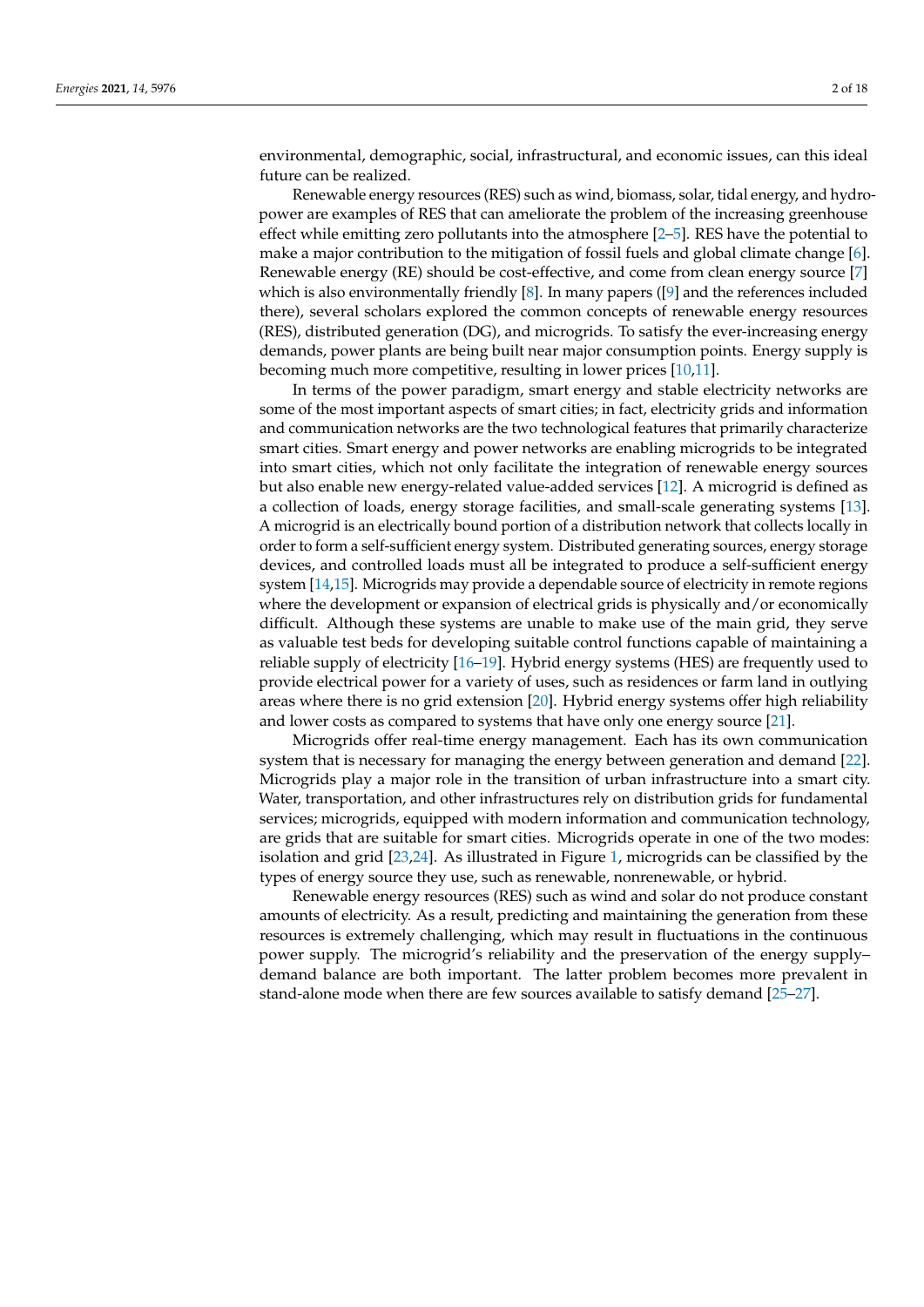<span id="page-2-0"></span>

**Figure 1.** Classification of MGs.

#### **2. Microgrid EMS-Based Network**

Microgrids frequently experience trouble with supplying and consuming energy due to the shortcomings of renewable energy sources [\[28\]](#page-14-8). To deal with energy management systems, microgrids have their own communication networks (EMS). The energy management system provides optimum solutions to microgrids, which are developed from various mathematical techniques to discover optimal solutions. Using to these approaches, the microgrid can reduce the uncertainty and load varying issues of renewable energy resources [18]. The EMS of a microgrid operates in two modes, centralized and decentralized, ensuring that generation and load are matched [\[29–](#page-14-9)[31\]](#page-14-10). Microgrids are also categorized based on their modes of operation, which include power type, supervisory control, phase, and application, as illustrated in Figure [1.](#page-2-0)

The intelligent communication module in the microgrids EMS uses the best decision making strategies, including human–machine interface modules (HMI), DERs for load forecasting, and a supervisory control and data acquisition module, which delivers the best decision and tries to increase the revenue of the microgrid by using communication network [\[32](#page-14-11)[–35\]](#page-14-12).

However, while the initial installation costs of renewable energy-based plants are higher than those of conventional plants, the maintenance and operating costs are lower and will continue to fall as technology advances. As the behavior of renewable sources is usually intermittent, it is better to employ several resources when they are accessible. Hybridization of renewable resources enhances the efficiency, reliability, and economics of the power system. These hybrid MGs, as illustrated in Figure [2,](#page-3-0) can be used as stand-alone units, grid-connected units, or in conjunction with traditional units [\[36](#page-14-13)[–38\]](#page-14-14).

The intermittent nature of an RES/microgrid is due to the fact that loads are connected to solar and wind energy sources rather than the grid, and these sources have a major influence on loads. When there is a shortage in these sources due to environmental factors, the loads stay connected without any supply. Frequency fluctuations, voltage fluctuations, and harmonic distortion are the primary concerns with power quality. The system will become unstable as a result of voltage fluctuations caused by changes in irradiation levels, which will have a direct impact on the solar and wing-based stand-alone systems' reliability. The same is applicable in the wind example, where variations in wind speed have an impact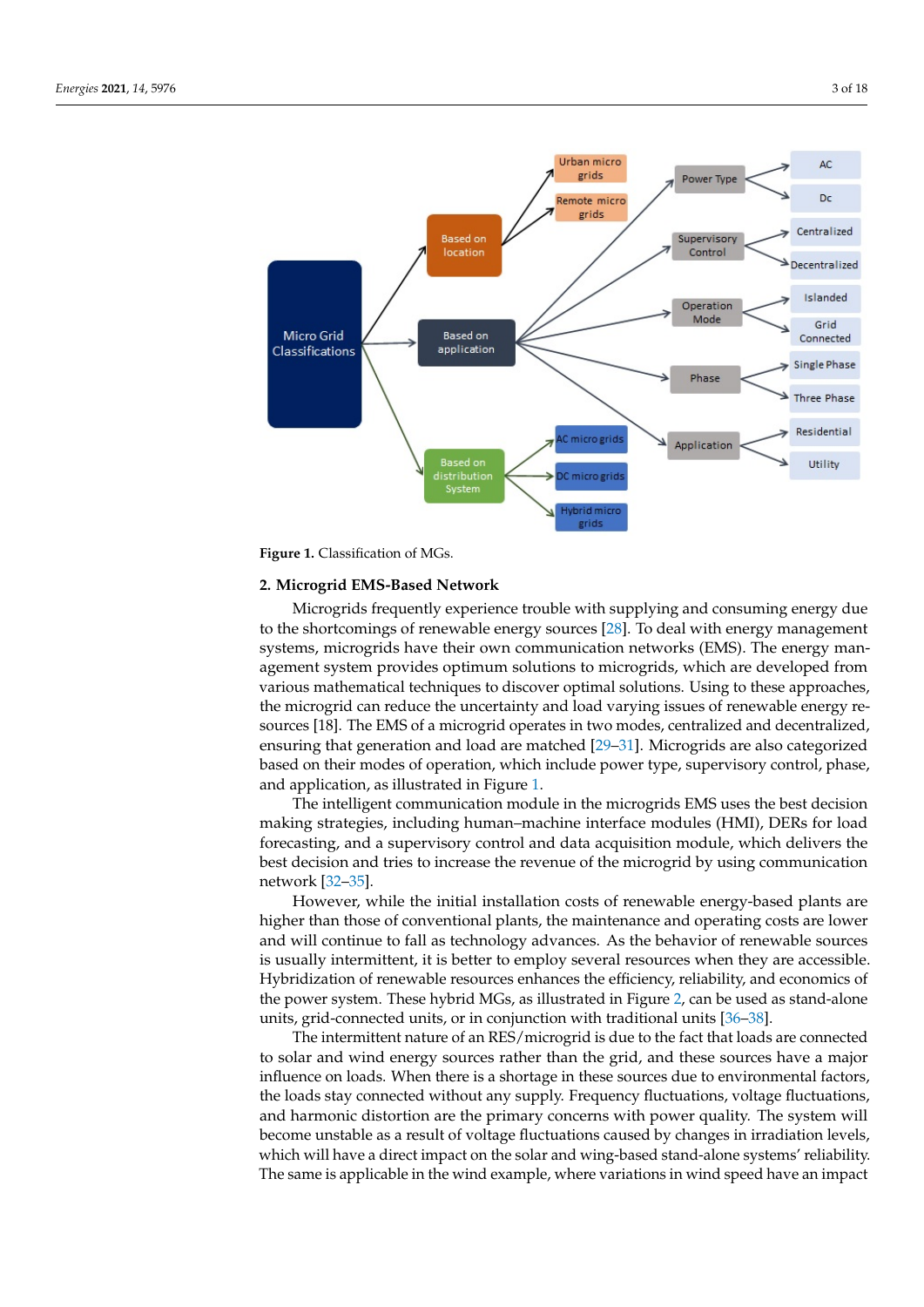on the whole hybrid system. Accurate forecasting and scheduling are necessary to minimize these effects [\[39](#page-14-15)[–42\]](#page-14-16).

<span id="page-3-0"></span>

**Figure 2.** Hybrid microgrid.

Several scholars have addressed these energy management techniques utilizing various solution methodologies in order to accomplish optimal and effective MG operation. The subsections that follow provide a comprehensive critical study of these techniques and solutions.

#### **3. Classical Methods of EMS**

#### *3.1. Energy Management by Linear/Non Linear*

E. Dursun and O. Kilic [\[43\]](#page-14-17) investigated the behaviors of three methods on a standalone hybrid system, including PV/wind/PEMFC, where PV and wind were considered primary sources and PEMFC was considered a backup source. The author's main objective in this work was to increase the efficiency of the fuel cell (FC) and provide a continuous power supply in the hybrid system with no fluctuations. The researcher used established power management techniques to assess battery efficiency, taking into account the battery state-of-charge (SOC) and surplus power from the primary source in a Matlab/Simulink control algorithm (wind and PV).

J. Ahmad et al. [\[44\]](#page-15-0) offered a cost-effective energy management technique based on mixed integer linear programming. Researchers are looking at the influences of hybrid systems on capital and operational expenses. One can reduce load peaks by keeping an eye on this kind of generation's intermittency and instability. The cost function is computed using linear programming, and the size of the microgrid is optimized using HOMER software through simulation. An energetic and economic analysis of three distinct solar assisted heat pump (SAHP) systems using the best operational approach was published in [\[45\]](#page-15-1). Three distinct types of SAHPs, and solar collectors and battery sizes, were discussed in this article. The mixed-integer linear programming (MILP) method lowered the heating system's running costs, and numerical analysis was carried out using TRNSYS and Refprop 9.1 software.

Moazeni and J. Khazaei [\[46\]](#page-15-2) examined the convergence time and reduced the cost function of the water–energy microgrid by using two techniques, mixed-integer nonlinear programming (MINLP) and MILP. MILP was utilized in the first approach to minimize the cost function and achieve optimality in the MINLP formulation. In the second technique, MILP was used to simulate the nonlinear behavior of the cost function using MATLAB software. In [\[47\]](#page-15-3), three alternative techniques were presented to investigate the performance of a hybrid system that included solar panels (PV) and battery storage devices. TRNSYS software was used for performance testing, and size was determined manually.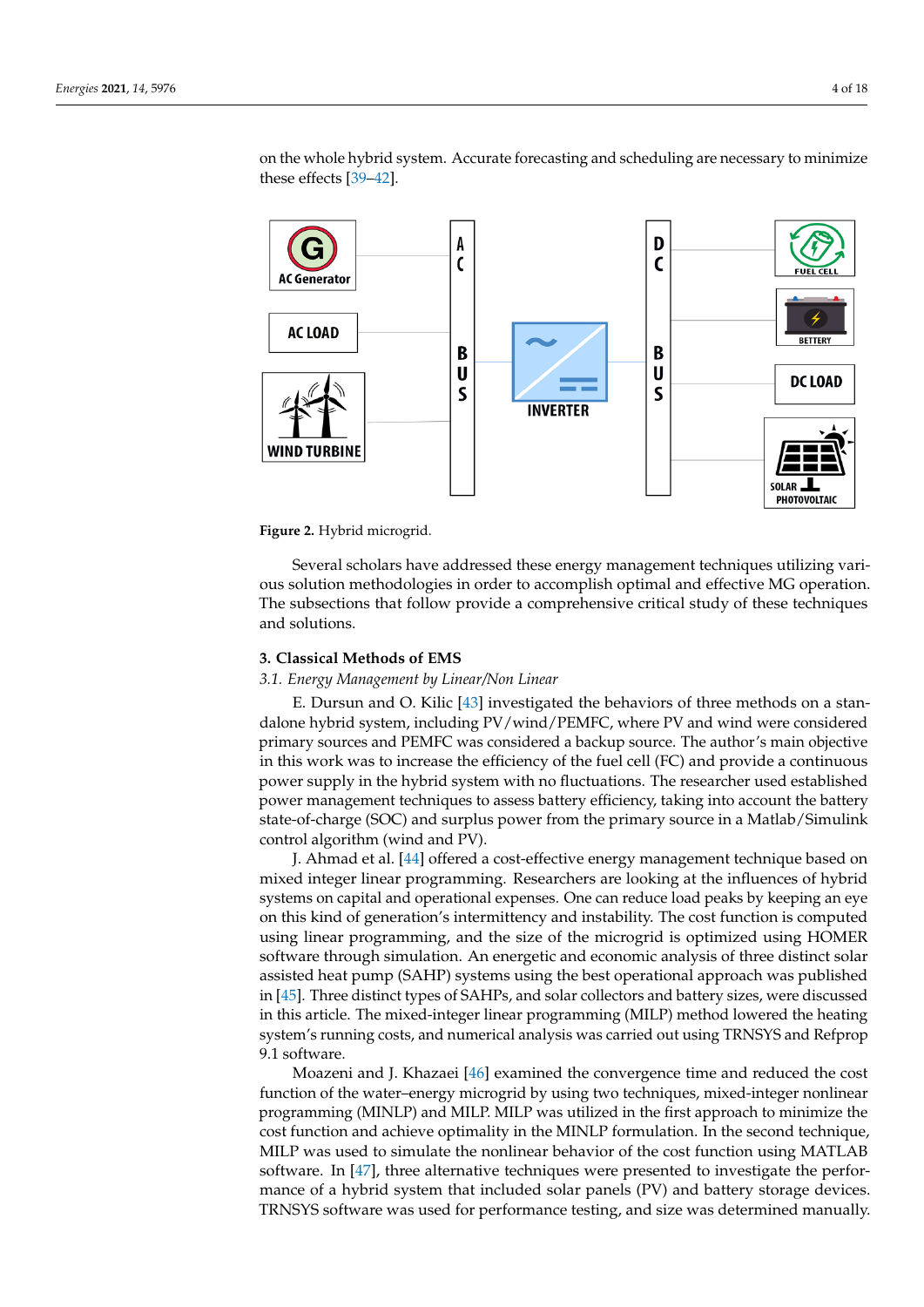HOGA (also known as iHOGA) and HOMER software were used for genetic algorithm optimization, and the state of charge of the battery and the pressure in the hydrogen tank were studied.

M. Nemati, M. Braun [\[48\]](#page-15-4) introduced two algorithms used for microgrid work scheduling, unit commitment and economic dispatch. The latter is a superior genetic algorithm (GA), and the former is an MILP that was enhanced. This study also introduced a unique technique for dealing with MILP restriction and a new lithium battery aging model. To evaluate the microgrid model and compare it to others in different situations, GA and MILP optimizers were used. In [\[49\]](#page-15-5), the mix-mode energy management technique (MMEMS) was presented, which optimizes the cost-effectiveness microgrid operation and provides the optimal battery sizing for economic microgrid operation. The author solved economic dispatch problems by using three techniques, on/off mode, continuous mode, power-sharing mode. Linear programming (LP) was used to solve energy management problems such as power-sharing and continuous modes, whereas MILP was used to solve on/off mode (MILP). The size problem of the battery was solved by the particle swarm optimization technique.

Anglani and Braun [\[50\]](#page-15-6) presented an economically optimized energy management system (OEMs) for a microgrid which minimized the fuel consumption of a remote temporary military base (FOB) featuring diesel generators. The linear programming method was used to optimize the cost-effectiveness of a diesel generator fuel consumption. The suggested semi-continuous optimization model was solved using two approaches. Only one generator was operational in the first approach, and both generators were operational in the second, but only one generator output was used at a time. Moreover, the rain flow method was used to deal with battery sizing and charging/discharging between operational and capital costs.

Helal and Hanna [\[51\]](#page-15-7) examined the energy management system that deals with the optimal scheduling of a hybrid AC/DC microgrid for remote areas. The energy management problems were formulated by the MINLP and the goal was to keep the daily operating costs as low as possible. All the EMS simulations were done via MATLAB where the optimizer was modeled via the GAMS environment. For hybrid microgrids in remote locations, [\[52\]](#page-15-8) employed a two-stage stochastic optimization method. The size and uncertainty problems in a hybrid microgrid were solved using LP and MILP optimization. The MILP optimization yielded the most stable system, but the LP model yielded the most cost-effective system. Python was used to implement the optimization algorithms. A summary of recent studies of EMS based linear/nonlinear has been compiled in Table [1.](#page-5-0)

| Reference | <b>System Configuration</b>          | <b>EMS</b> Approach                 | <b>Remarks</b>                                                                                                                                               |
|-----------|--------------------------------------|-------------------------------------|--------------------------------------------------------------------------------------------------------------------------------------------------------------|
| $[43]$    | PV/wind/PEMFC                        | MILP via<br>MATLAB/Simulink         | To improve the fuel cell membrane's efficiency and<br>ensure a continuous energy flow in the hybrid<br>system, three strategies were examined in this paper. |
| [44]      | Hybrid Micro grid                    | MILP via HOMER                      | Author Minimized operational cost, and reduce<br>intermittency, instability, and load peaks of the<br>hybrid system.                                         |
| $[45]$    | SAHP/PV/Thermal (PV/T)<br>collectors | MILP via TRNSYS and<br>Refprop 9.1  | The researcher reduces the operational cost of the<br>Heating system, battery sizes, and study SAHP<br>operational strategy.                                 |
| $[46]$    | Water Energy micro gird              | MILP and MINLP via<br><b>MATLAB</b> | The researcher applied two techniques and<br>analyzed the convergence time, cost function,<br>and nonlinear behavior of the model of a micro grid.           |
| [47]      | PV/battery storage systems           | MILP and GA via TRNSYS<br>and HOMER | Three strategies were proposed in this paper to<br>analyze the performance testing and SOC of the<br>battery.                                                |

**Table 1.** Summary of recent studies of EMS based on linear/nonlinear programming.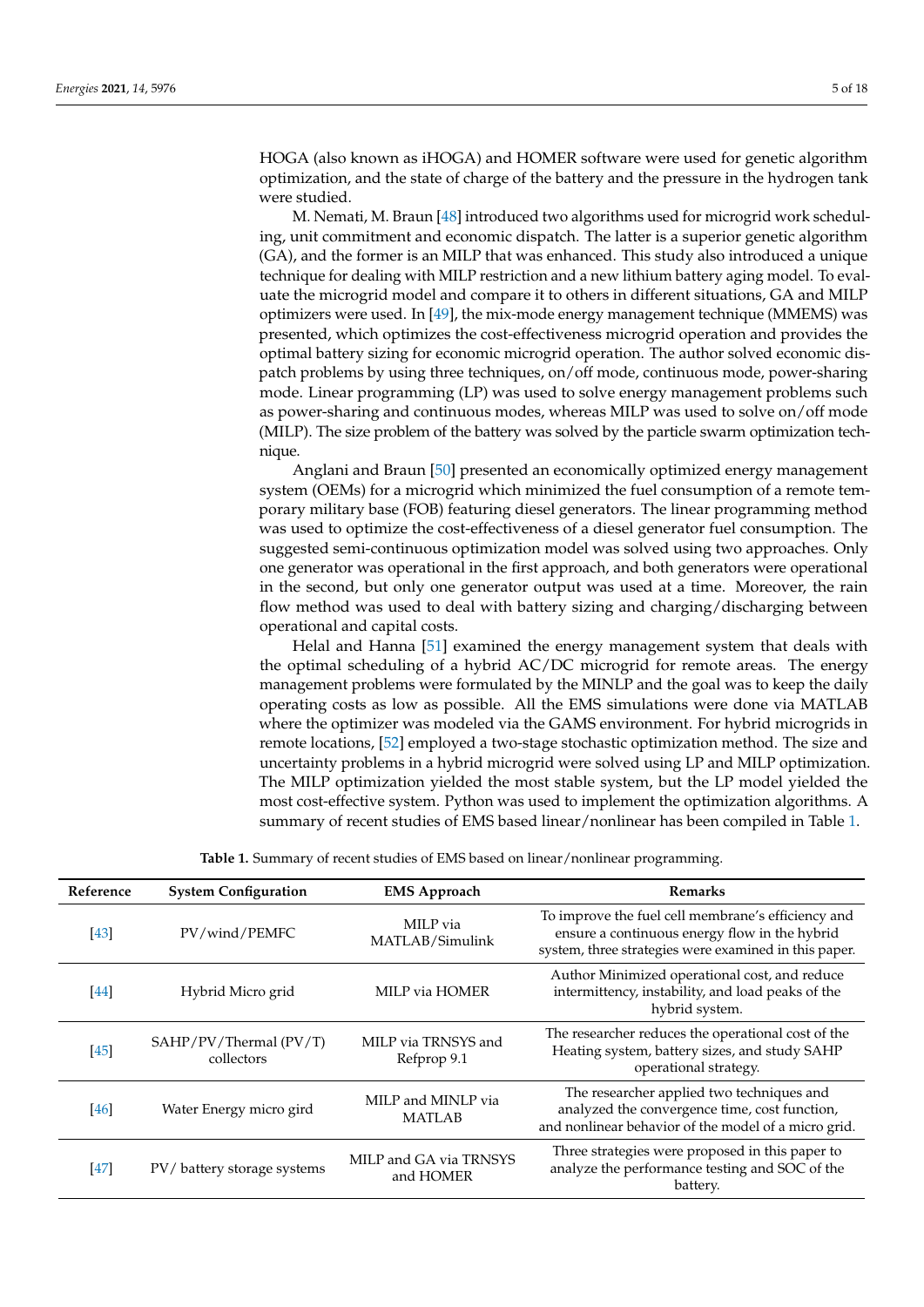<span id="page-5-0"></span>

| Reference | <b>System Configuration</b>       | <b>EMS Approach</b>                        | <b>Remarks</b>                                                                                                                                           |
|-----------|-----------------------------------|--------------------------------------------|----------------------------------------------------------------------------------------------------------------------------------------------------------|
| [48]      | Multi cell grid<br>structure/CEMS | MILP and GA via MATLAB                     | Two algorithms were proposed in this paper for<br>scheduling the unit commitment and economic<br>dispatch of micro grids.                                |
| [49]      | Grid-tied MG                      | LP/MILP/PSO via<br><b>MATLAB</b>           | The author analyzed the ON/OFF mode,<br>continuous mode, power-sharing mode of grid-tied<br>micro grid, and optimized the BES system.                    |
| [50]      | FOB/BESS/PV                       | MILP/Rain flow method via<br><b>MATLAB</b> | The author minimized the fuel consumption of<br>diesel generators and analyzed battery<br>charging/discharging between operational and<br>capital costs. |
| [51]      | Hybrid AC/MG                      | MINLP via MATLAB an<br><b>GAMS</b>         | The author presented a technique to deal with<br>optimal scheduling of hybrid micro grids.                                                               |
| [52]      | Isolated hybrid MGs               | LP/MILP via python                         | Two-stage stochastic optimization technique is<br>presented in this paper to solve sizing and<br>uncertainty problems in the hybrid micro grids.         |

**Table 1.** *Cont.*

#### *3.2. Energy Management Based on Rule Based and Dynamic Programming*

Merabet and Ahmed [\[53\]](#page-15-9) presented a real-time energy management system of a hybrid microgrid using wind, solar, and battery. An online rule-based optimization technique is introduced to manage the switching operation among battery charging/discharging, off mode of the PV system, and load shedding. In a laboratory based hybrid microgrid experiment, power converters and control algorithms provide efficient and stable operation of EM between different sources in microgrids. Testing and control of microgrids are performed in MATLAB/Simulink, and real-time monitoring is performed by integration with RT-LAB.

M. Jafari and Z. Malekjamshidi [\[54\]](#page-15-10) provided an economic strategy for an energy management system that incorporates a set of PV panels, a fuel cell panel, and a battery in both grid-connected and off-grid modes of a hybrid microgrid. Dynamic programming (DP) deals with the off-line optimization, and real-time monitoring is done by the rule-based controller, which ensures the optimal control of power flow. MATLAB's graphical user interface was used to keep track of and record data from the proposed energy management system in both scenarios, sunny and cloudy PV generation. While [\[55\]](#page-15-11) offered optimal distributed generation scheduling to accomplish economic and environmental output, and ensure power security and stability in microgrids. In this study, two primary objectives were considered: economic and environmental objectives. As a result, this work considered multi-objective and multi-parametric optimization, and the dynamic performance of battery problems. Multi-parametric dynamic programming was used to optimize the energy management of microgrids. Simulation results were used to assess the model's efficiency.

Shuai and Fang [\[56\]](#page-15-12) proposed two optimal operations in microgrids for real-time energy management. The first one is MINLP in which Ac power flow and battery storage are considered. The second one is approximate dynamic programming (ADP), which was formulated for optimization problems. The microgrids are connected to the grid. The solution of the Bellman equation determines sequential decisions. The optimization algorithm's efficiency was tested numerically using a microgrid benchmark and MATLAB. In [\[28\]](#page-14-8), they focused the economical energy management of real-time microgrids while considering load fluctuations and power flow constraints. The Markov decision process (MDP) was formulated for real-time scheduling. To achieve optimal real-time scheduling, approximate dynamic programming (ADP) with a recurrent neural network (RNN) was developed. To understand the optimal value function, an iterative method approximate policy iteration (API) is used. The simulation model was analyzed in MATLAB R2015a. A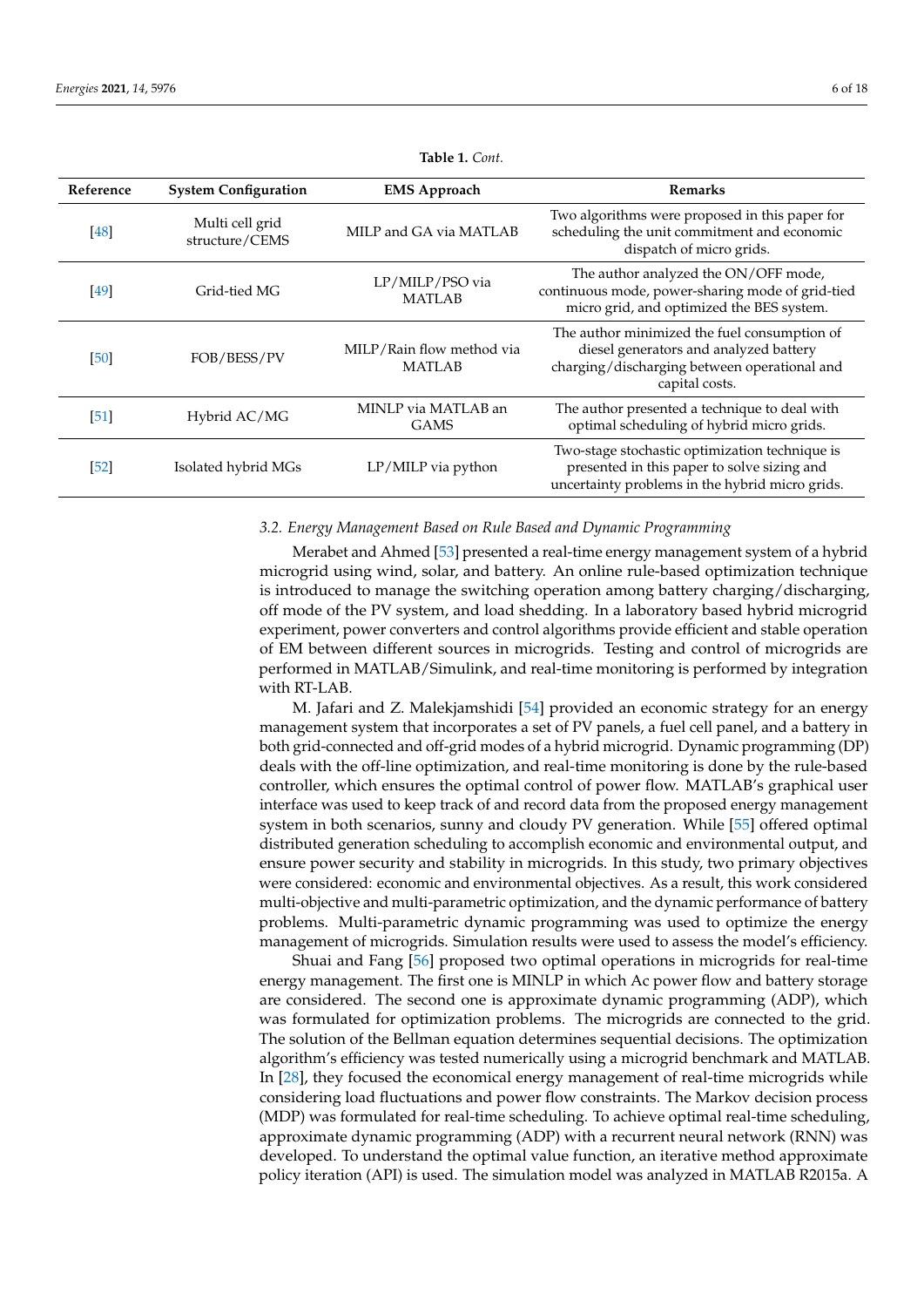summary of recent studies of EMS based on rule/dynamic programming is presented in Table [2.](#page-6-0)

| Referenc           | <b>System Configuration</b> | <b>EMS Approach</b>                               | <b>Remarks</b>                                                                                                                                       |
|--------------------|-----------------------------|---------------------------------------------------|------------------------------------------------------------------------------------------------------------------------------------------------------|
| [53]               | wind/solar/battery          | Rule-based via<br>MAT-<br>LAB/Simulink/<br>RT-LAB | Author analyzed the switching<br>operation among battery<br>charging/discharging, off mode<br>of the PV system, and load<br>shedding of micro grids. |
| [54]               | PV/FC/Battery               | DP/Rule-based<br>via MATLAB                       | Author proposed an optimal EM<br>plan between off-grid and<br>grid-connected modes of micro<br>grids                                                 |
| [55]               | Hybrid MG                   | Multi-parameter<br>dynamic<br>programming         | Optimal scheduling of DGs and<br>battery sizing problems are<br>considered in this paper                                                             |
| [56]               | Hybrid MG                   | ADP/MINLP via<br><b>MATLAB</b>                    | In this paper, real time EM of MG<br>is proposed                                                                                                     |
| $\lceil 28 \rceil$ | Hybrid MG                   | MDP/ADP/RNN<br>via MATLAB                         | The researcher proposed<br>algorithms were derived to<br>achieve optimal real time<br>scheduling                                                     |

<span id="page-6-0"></span>**Table 2.** Summary of recent studies of EMS based on rule/dynamic programming.

#### **4. Meta-Heuristic Approaches of EMS**

*Energy Management Based Particle Swarm Optimization*

The PSO algorithm's basic elements are the swarm's population and the number of particles in the swarm. The PSO introduces a search space where these particles move according to a set of basic formulae. These particles define their own best positions and the swarm's overall best position in order to discover the optimal position in relation to each other. They arrive to control the growth of the swarm after they have discovered their optimal places. The process of determining the optimal place is ongoing, although it is not precise [\[57–](#page-15-13)[61\]](#page-15-14). The population of birds is depicted in Figure [3,](#page-7-0) with birds seeking for food in a search area.

C. Li, X. Jia, and Y. Zhou [\[62\]](#page-15-15) presented an energy management technique to keep the load curve stable in microgrids. Three types of multi-agent models were investigated in this paper: the underlying case, the demand response case, and energy storage case. The authors described a solution to solve these three factors and compare the results by applying the metaheuristic approach that is particle swarm optimization. Moreover, the author combined two algorithms, adaptive search and the chaotic search method, to enhance the PSO to an ACPSO algorithm, which reduces the number of iterations using a Jade and MATLAB environment. In [\[63\]](#page-15-16) was an improvement of the energy management of the solar-diesel hybrid generator. Two cases of optimum scheduling were investigated in this study. When the load was large in the first scenario, the amount of additional solar energy had to be raised in proportion. When the load was low in the second scenario, the diesel generator's efficiency had to be considered. The author created a multi-objective optimization model, which he solved numerically using the PSO optimization approach.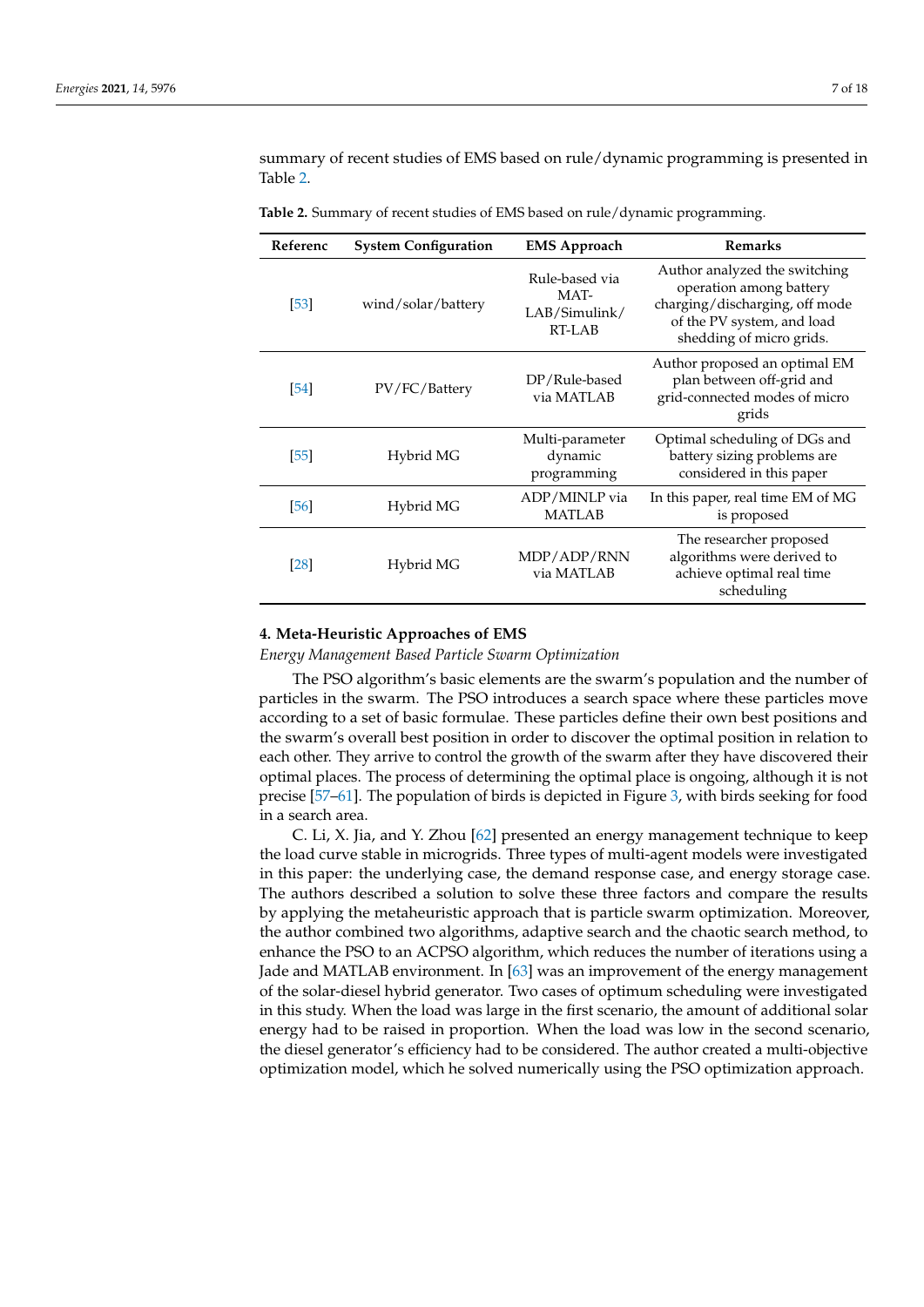<span id="page-7-0"></span>

**Figure 3.** Particle swarm optimization.

Hossain and Pota [\[64\]](#page-15-17) calculated real-time energy management and electricity pricing by using the meta-heuristic algorithm. In this article, a modified PSO was developed to cope with the cost function and battery charging and discharging activities. The cost function graph may be modified by the need for real-time energy management in the community using MATLAB, as shown in the simulation results. In [\[65\]](#page-15-18), a multi-period power flow approach based on successive approximations (SA) and an energy management methodology that follows the master salve strategy to cope with the particle swarm optimization (PSO) were employed in tandem to determine the optimal solution of a Battery storage system (BSS). Simultaneous quadratic programming was used in MATLAB software to evaluate simulations.

T. Kerdphol and Y. Qudaih [\[66\]](#page-15-19) proposed an EMS to prevent MGs from instability and system breakdown during extreme situations. The author derived PSO from the integration of demand response (DR) and evaluated the optimal size of the BESS system to boost the system's performance, safety, and stability. For the real-time energy management of standalone microgrids, particle swarm optimization (PSO) has been employed in [\[67](#page-15-20)[,68\]](#page-15-21). A summary of recent studies of EMS based on rule/dynamic programming is presented in Table [2.](#page-6-0)

#### **5. Energy Management Based on Genetic Algorithm**

Charles Darwin's idea of natural evolution influenced genetic algorithms [\[69](#page-15-22)[–71\]](#page-16-0). As part of the algorithm, the most appropriate individuals are selected for reproduction in order to create children in the following generation. The genetic algorithm is based on two main operations, crossover and mutation. Crossover shows the probability of a pair of parents mating [\[72](#page-16-1)[–76\]](#page-16-2). The basic process of GA is shown in Figure [4.](#page-8-0)

Genetic algorithms (GAs) are one of the most popular population-based heuristic optimization approaches, and they are utilized to address a wide range of issues [\[41\]](#page-14-18). The ESS economic strategy and an actual matrix formatted GA-based smart EMS technique were developed by C. Chen and S. Duan [\[33\]](#page-14-19) for grid-connected MGs. When it comes to predicting solar energy, the NN model is utilized. The net present cost of the ESS during its lifespan is considerably increased by an economic model based on its capital, operating, and maintenance expenses, and revenue from energy arbitration. Smart EMS includes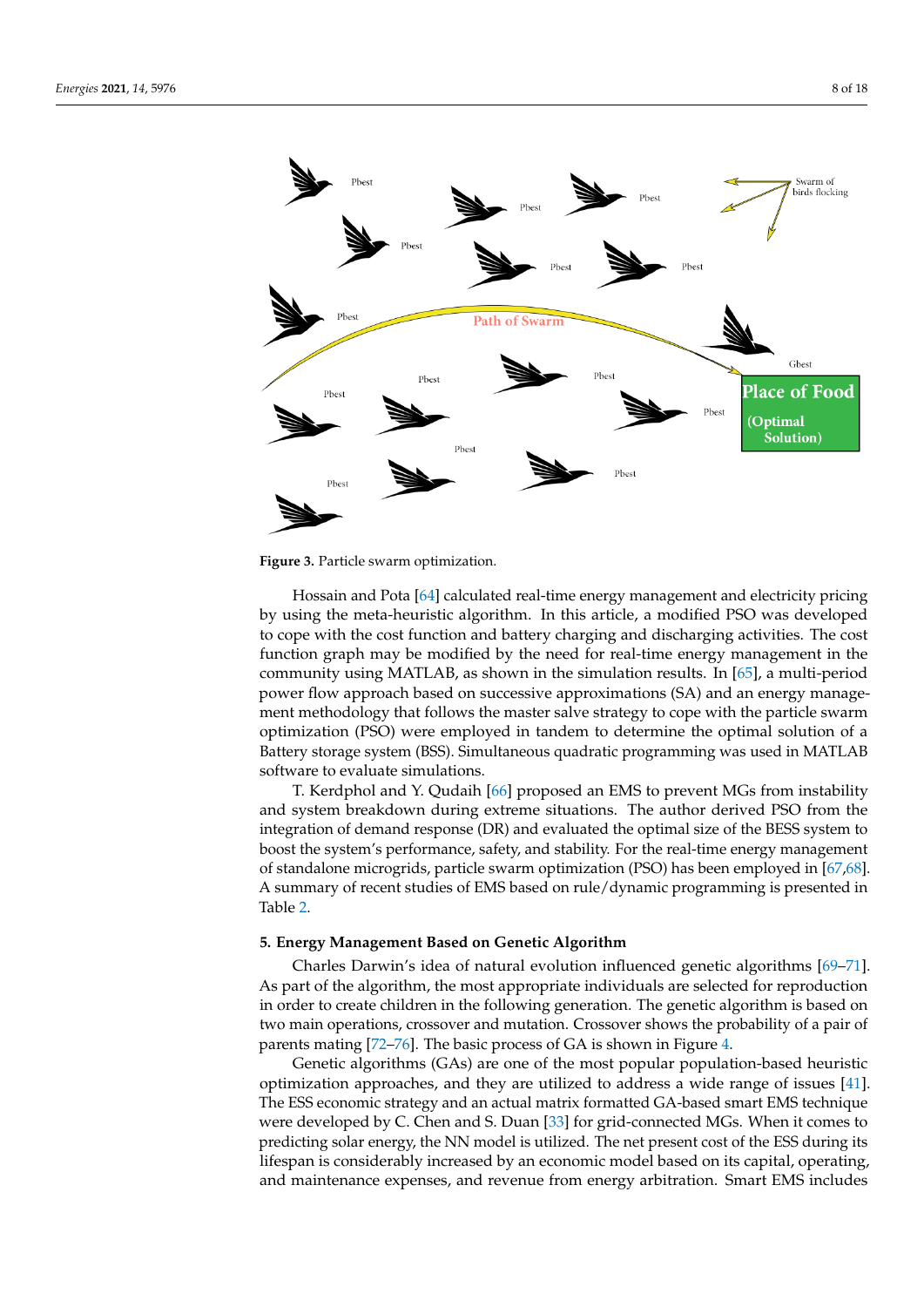generator bids, storage bids, and electricity market revenue to reduce the MG's operating costs while satisfying the energy balance limitations and physical constraints of the DERs.

<span id="page-8-0"></span>



Mohammed and Amirat presented [\[77\]](#page-16-3) an intelligence-based evolutionary algorithm (GA) for optimizing the EMS and design of a freestanding hybrid microgrid that includes wind, PV, tidal, and batteries. This proposed GA approach was generated to lower the hybrid system's cost. Using the genetic algorithm approach, [\[78\]](#page-16-4) investigated the energy management of a freestanding hybrid microgrid that included a wind turbine, solar panels, a diesel generator, and a battery. The GA was used to solve size difficulties, reduce costs, and alleviate pollution emission concerns. Furthermore, utilizing HOMER, GA was utilized to solve optimal meet load demand problems in order to increase the relevance of RES.

A summary of recent studies of EMS based on particle swarm optimization is presented in Table [3.](#page-8-1)

<span id="page-8-1"></span>

| Reference | <b>System Configuration</b>      | <b>EMS Approach</b>                            | <b>Remarks</b>                                                                                              |
|-----------|----------------------------------|------------------------------------------------|-------------------------------------------------------------------------------------------------------------|
| [62]      | Multi agent MG                   | PSO/ACPSO via Jade and<br><b>MATLAB</b>        | Author proposed three methods to stabilize the load<br>curve and compare it with each other.                |
| [63]      | Solar/Diesel hybrid<br>Generator | PSO via MATLAB                                 | Author studied two cases of optimal scheduling of<br>hybrid generator.                                      |
| [64]      | Grid-connected MGs               | PSO via MATLAB                                 | Author proposed modified algorithm to deal with<br>cost function and battery charging discharging<br>modes. |
| [65]      | $DC-DGs$                         | PSO/SA via<br>MATLAB/sequential<br>programming | The researcher proposed master salve strategy to<br>find the solution of optimal BSS.                       |
| [66]      | Hybrid MGs                       | <b>PSO</b>                                     | The Research evaluated optimal BESS system to<br>enhance the performance of MGs.                            |

**Table 3.** A summary of recent studies of EMS based on particle swarm optimization.

## **6. Artificial Intelligence Approaches in EMS**

*6.1. Energy Management Based on Neural Networks*

The requirements of modern industries are not fulfilled through conventional control techniques, so it is time to deal with problems with artificial intelligence methods, such as ANN, whose basic structure is shown in Figure [5.](#page-9-0) The proposed control technique can also handle nonlinear systems [\[79\]](#page-16-5). Similarly to human beings, ANNs learn through examples. ANN is designed for specific applications, such as pattern recognition and classification of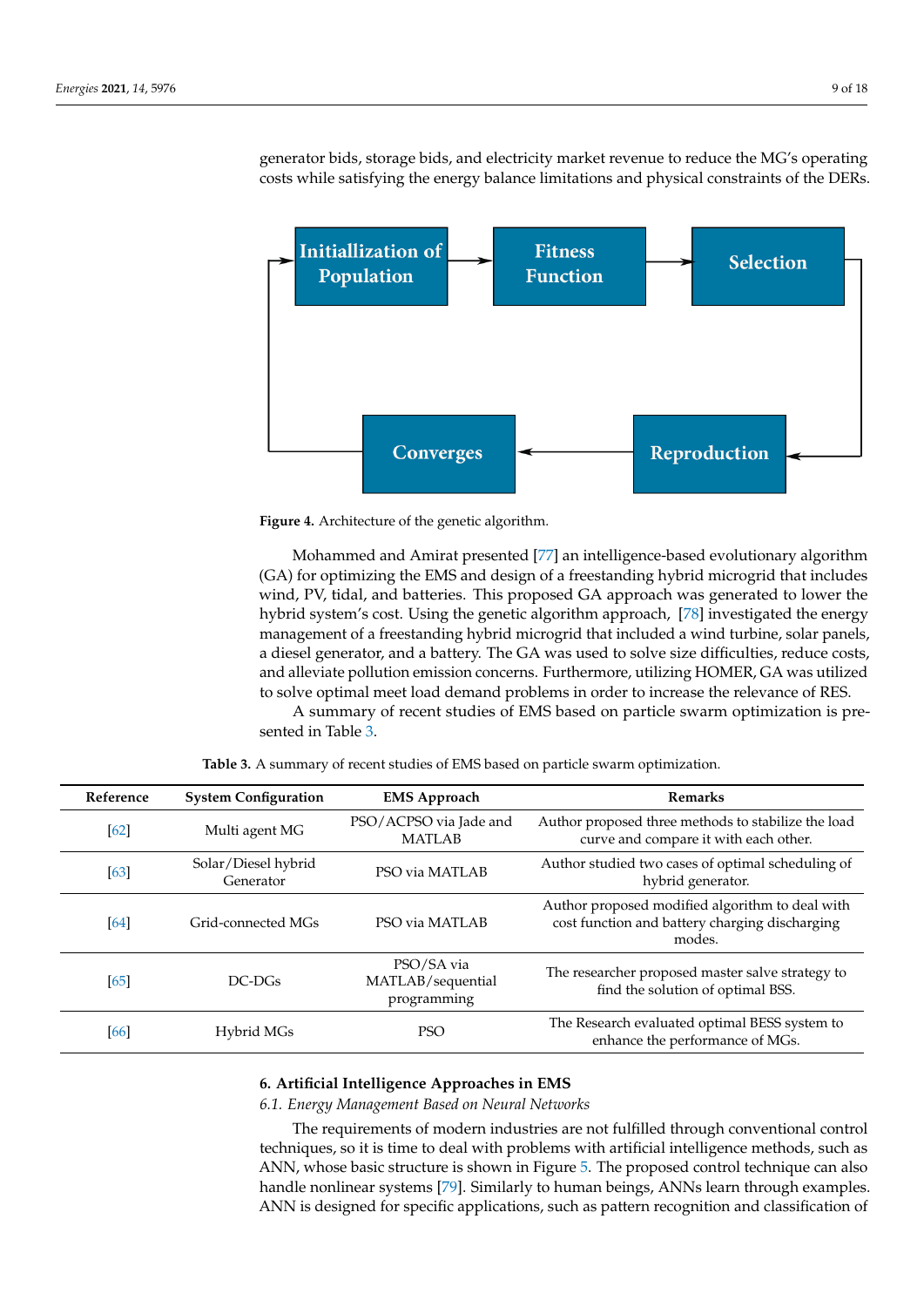data through a learning process. In a biological system, learning requires adjustments to the synaptic connections between neurons, just like ANN. It has numerous capabilities for complex systems, such as prediction, modeling, and control of performance [\[80–](#page-16-6)[82\]](#page-16-7).

<span id="page-9-0"></span>

**Figure 5.** The architecture of an exemplary artificial neural network.

K. Roy and K. K. Mandal [\[83\]](#page-16-8) presented a cost-effective EM model of a hybrid microgrid including a PV/WT/storage system. In this paper, real-time optimal scheduling of the microgrid was introduced to decrease the cost of electricity production. Using MAT-LAB/Simulink, the author developed a recurrent neural network (RNN) to assess demand response and an ant–lion optimizer (ALO) algorithm to address economic dispatch issues, and the results were compared to some existing methods. Jaganmohan Reddy and Pavan Kumar [\[84\]](#page-16-9) developed a load forecasting EMS model of a microgrid that predicted short, medium, and long-term forecasts. The artificial neural network (ANN) was used in this study to assess real-time statistical forecasting of microgrids in various situations, such as daily, seasonal, and annual. The Levenberg–Marquardt back propagation algorithm was used to train the layers of the ANN, which enhanced coordination between microgrids in various places. MATLAB/Simulink was used to create this model. Another study [\[85\]](#page-16-10) suggested a cost-effective EEMS for optimal wind turbine (WT) scheduling, an energy storage system (ESS), and an optimization module in interconnected microgrids. In this study, an artificial neural network (ANN) was developed to anticipate wind speed, and an ESS was utilized to decrease wind turbine fluctuation. Bacterial foraging optimization (MBFO) was used to address multi-objective problems. In terms of economic and environmental efficiency, this study showed that the EEMS can successfully coordinate the power generation of DERs and ESS.

K. Roy and K. Krishna Manda presented [\[86\]](#page-16-11) a hybrid strategy to reduce the cost of producing renewable energy resources. A hybrid microgrid consisting of a PV/WT/storage system was considered in this paper. The ANN and BFOA techniques were used to control power flow between the sources and the grid. The proposed techniques were implemented via MATLAB/Simulink, and they compared the results with GA and ABC algorithms. In [\[87\]](#page-16-12), optimized scheduling of a MG solved the uncertainty of wind power/MT/FC/ESS. A probabilistic concept, APCCI, was applied to investigate the problems in the MG. To increase the accuracy of the wind turbine, wavelet decomposition was applied and results were sent to an ANN. The ANN provided optimal scheduling and enhanced the performance of MG. In [\[88\]](#page-16-13), the authors presented an AI technique to reduce the demand for energy in peak hours and maximize the use of renewable energy sources such as PV/WT.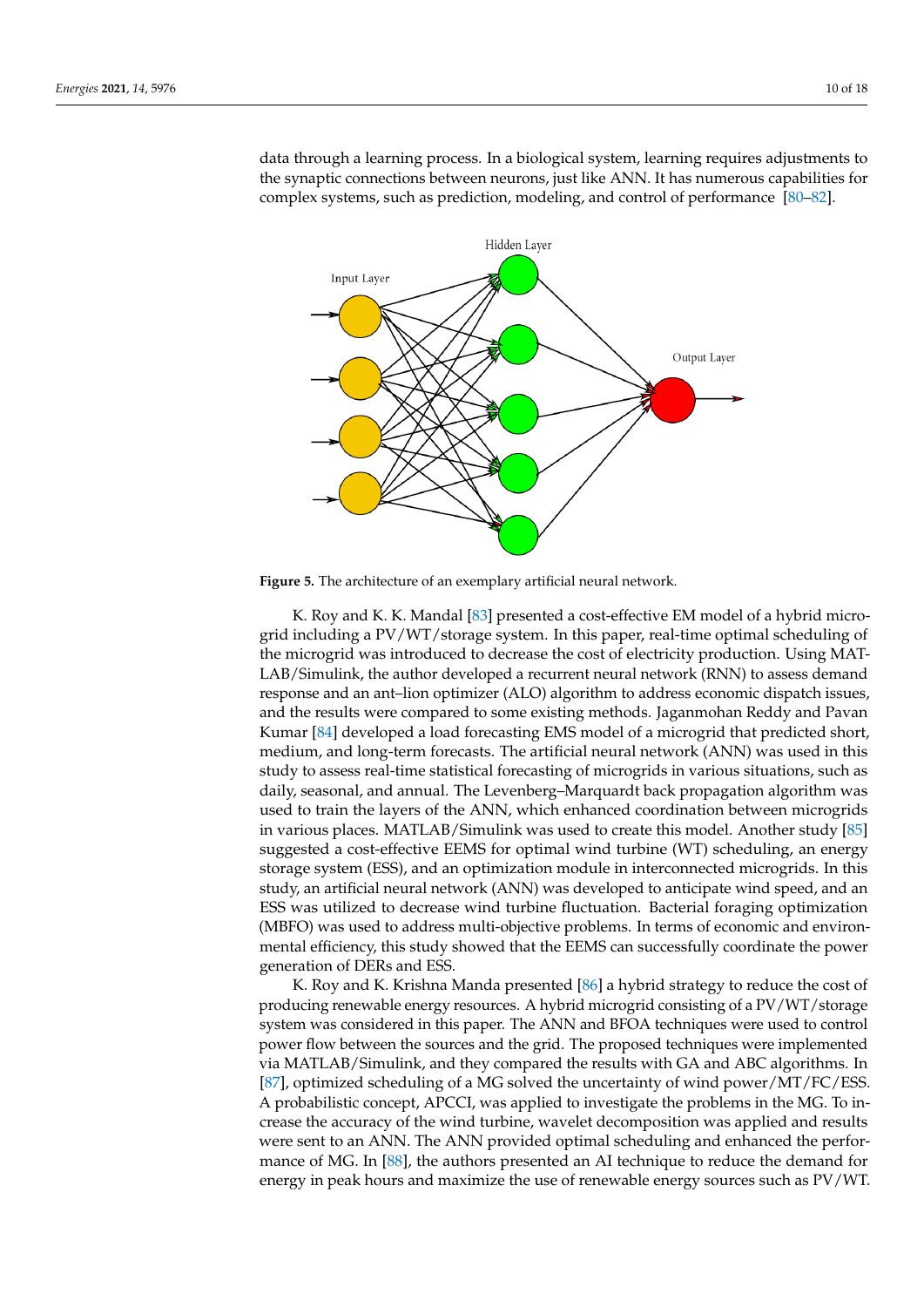ANN and GA were used to provide optimal scheduling and manage the real-time energy demand in the domestic sector.

#### *6.2. Energy Management Based on Fuzzy Logic*

Many hybrid renewable energy systems have successfully employed fuzzy controllers as energy control and management units (EMU) [\[89–](#page-16-14)[94\]](#page-16-15). Many logic values dealing with reality make up fuzzy logic. Fuzzy logic deals with Boolean values, such as 0 and 1 logics, which are both totally true and completely false. Figure [6](#page-10-0) depicts the basic architecture of fuzzy logic.

<span id="page-10-0"></span>

**Figure 6.** The architecture of fuzzy logic.

I. Abadlia proposed [\[95\]](#page-17-0) the power management of renewable energy sources (RES) of a standalone hybrid microgrid. In this system, PV/FC/BES and PEMFC are used to ensure the continuous supply of power. Fuzzy logic energy management (FLPMS) was used in this paper to achieve the power management goals. FLPMS maximized the hydrogen production and continuous charging/discharging of the battery to meet the deficit power demands. In [\[96\]](#page-17-1), the authors presented the energy management of a grid connected microgrid using a renewable energy source. The goals of minimizing the power fluctuations and keeping the battery SOC under a secure limit were achieved by the low complexity fuzzy logic controller.

L. Ciabattoni [\[97\]](#page-17-2) used the fuzzy logic inference method to create a high-resolution model for household power usage. The aim of this research was to investigate the realworld economic advantages of altering load behavior using a novel fuzzy model and economic impact analysis. In [\[98\]](#page-17-3), DSM was controlled by a fuzzy controller and a smart home scheduler. Costs and energy usage were minimized via fuzzy logic. The paper [\[99\]](#page-17-4) describes a microgrid energy management system that incorporates PV/FC/battery with numerous grid-connected and off-grid modes. In the EM unit, fuzzy logic is utilized to identify the appropriate modes of operation for real-time and long-term anticipated energy generation data. Moreover synchronized bus-voltage balance is used to increase microgrid performance. The authors performed energy distribution and cost analysis.

A peak hour energy demand solution for an HVAC residential system was presented in [\[100\]](#page-17-5). Two methods were derived in this paper. The first one is supervised fuzzy logic learning (SFLL) to deal with electrical pricing, and the second one is an adaptive fuzzy logic model (AFLM) proposed in order to sense, understand, and adjust to new user preferences. In addition, a "house energy simulator" with an HVAC system, thermostat, and a smart meter was built in MATLAB-GUI to emulate an adjustable residential building. Fuzzy based dynamic EM was presented in [\[101\]](#page-17-6) to increase the efficiency of a DC microgrid; fuzzy logic was implemented to improve the optimal charging and discharging of HESS .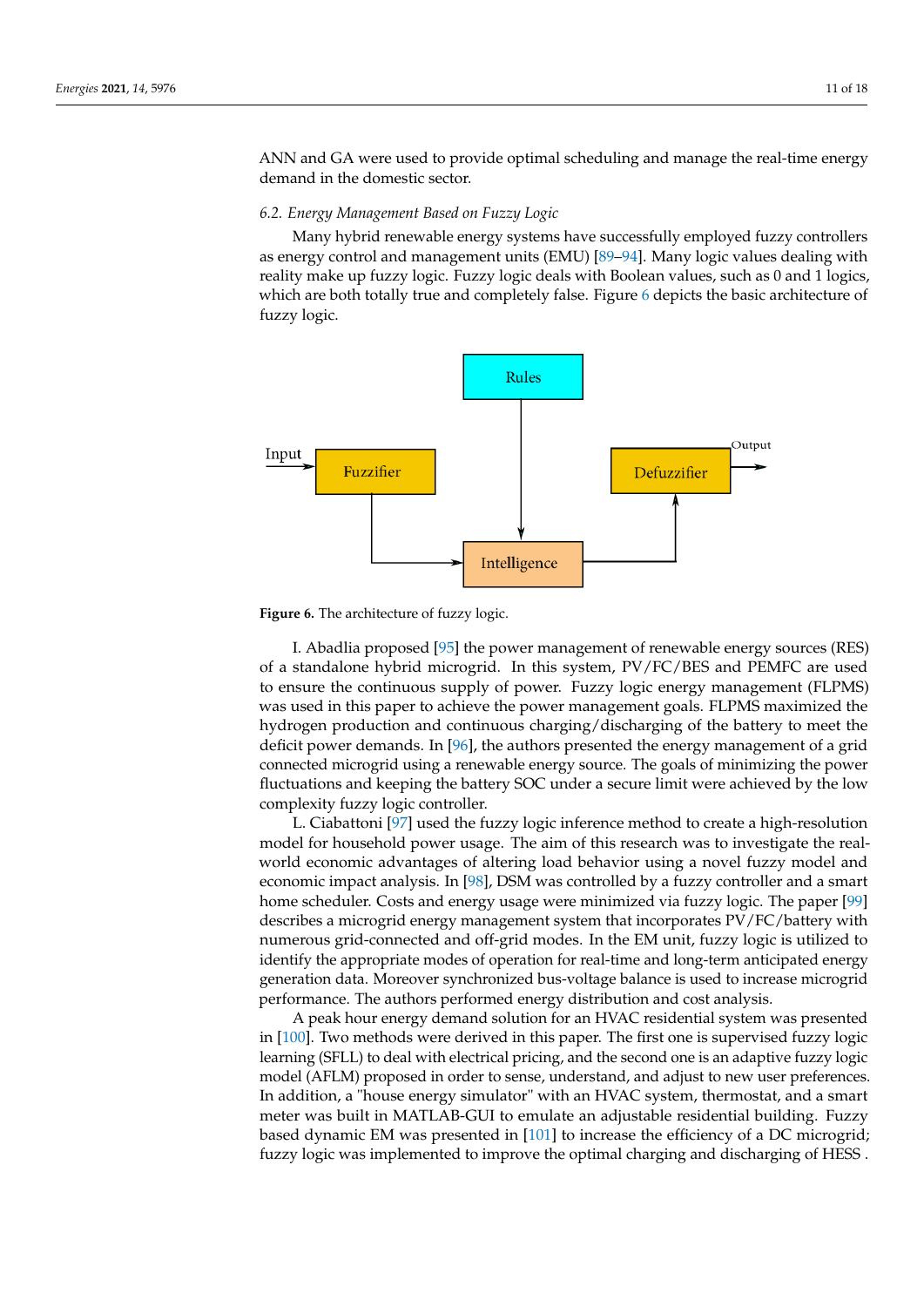## **7. EMS Based on Other Approaches**

To improve the power output of each individual source, minimize the cost of energy, or maximize storage systems, several optimization methods are employed in general. The most commonly utilized optimization techniques and algorithms addressed in the literature study are shown in Figure [7,](#page-11-0) and a comparative analysis of optimization techniques is listed in Table [4.](#page-11-1)

<span id="page-11-0"></span>

**Figure 7.** EMS optimization techniques.

**Table 4.** Comparative analysis of optimization techniques.

<span id="page-11-1"></span>

| <b>Optimization Techniques</b>       | Advantage                                                                                                                                                                                                                        | Disadvantage                                                                                                 |
|--------------------------------------|----------------------------------------------------------------------------------------------------------------------------------------------------------------------------------------------------------------------------------|--------------------------------------------------------------------------------------------------------------|
| <b>MILP</b>                          | Linear programming (LP) is a quick way to solve<br>problems because the linear constraints lead to a<br>convex feasible region, ensuring that the global<br>optimal solution is achieved in many scenarios.                      | It shows limited abilities while dealing<br>with non-differentiateable and<br>continuous objective functions |
| <b>MINLP</b>                         | MINLP provides multiple optimal solutions of<br>complex models which is an edge over MILP<br>approach.                                                                                                                           | A large number of iterations are<br>required (high computational power).                                     |
| Dynamic programming (DP)             | It can reduce the problem into sub problems,<br>optimize each one, and moreover resolve<br>sequential problems                                                                                                                   | Due to the large number of recursive<br>functions, the implementation is<br>complex                          |
| Genetic algorithms (GA)              | To identify the best solution, population-based<br>evolutionary algorithms employ operations like<br>as crossover, mutation, and selection.<br>An acceptable convergence speed. It is widely<br>employed in a variety of fields. | Parameters for crossover and mutation,<br>and population and stopping, must be<br>defined.                   |
| Particle swarm optimization<br>(PSO) | Good results in scattering and optimization<br>problems.                                                                                                                                                                         | Complicated computational<br>requirements.                                                                   |
| <b>Neural Networks</b>               | It is utilized in situations where a quick<br>evaluation of the learned target function is<br>necessary.                                                                                                                         | High computational power Required                                                                            |
| Fuzzy logic (FL)                     | To analysis the decision of the system FL<br>provides best solution.                                                                                                                                                             | Don't have the capability of learning<br>which neural networks have.                                         |

In [\[102\]](#page-17-7), Roshandel devised an optimization method for finding the best cost-effective design for a stand-alone MG with a lithium battery storage system while taking into account various energy management control methods. To assess the battery's stability and longevity,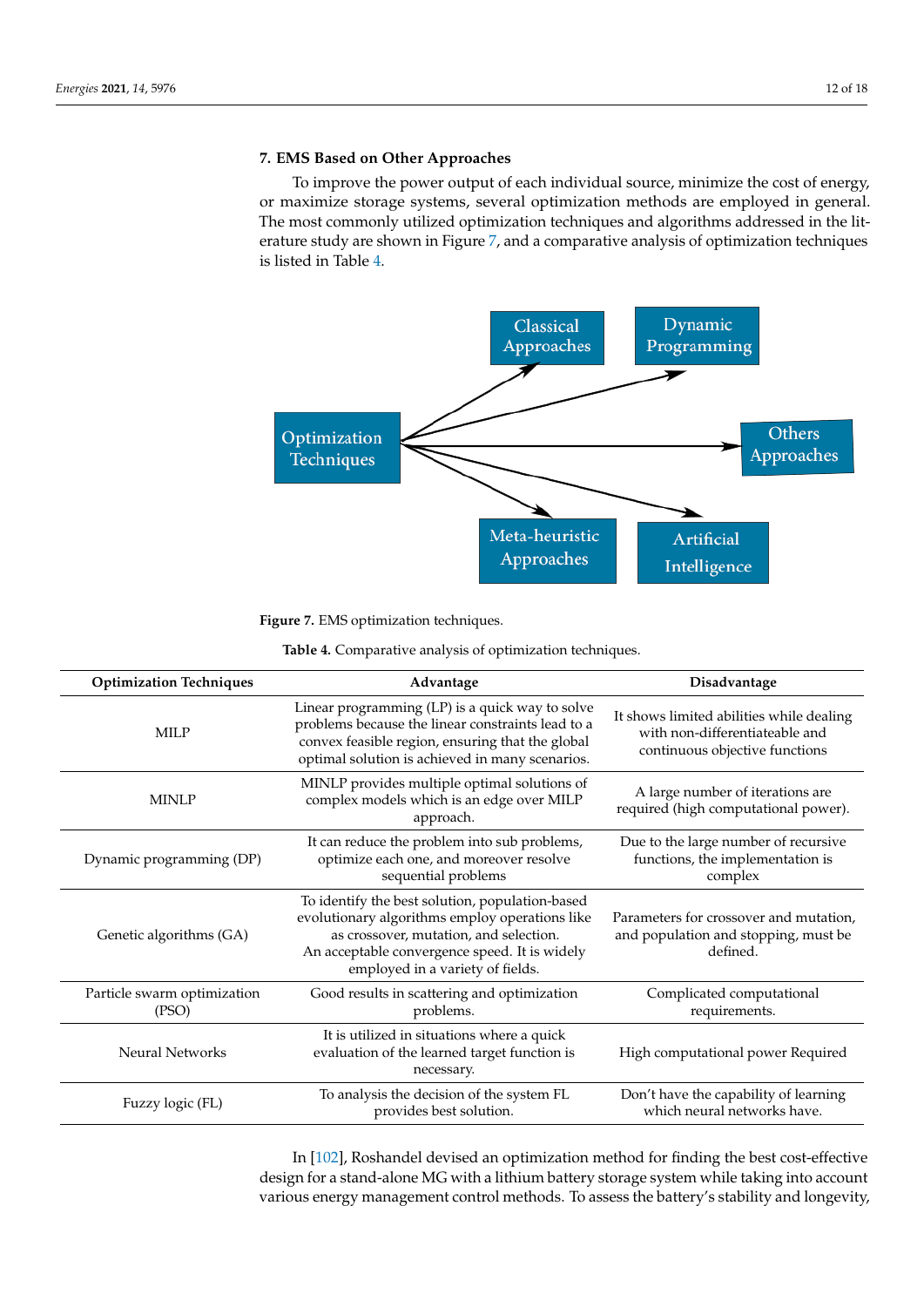a complex model based on electrochemistry is used to assume the lifetime of lithium batteries. The results of a comparison of optimization techniques for the management of stand-alone MGs were published in reference [\[103\]](#page-17-8). Linear programming and genetic algorithms are typically used in this method. The findings show that managing regulated loads can save money by lowering operating costs and increasing the usage of renewable energy sources.

In [\[104\]](#page-17-9), a series of approaches such as mixed integer programming for energy management optimization and the probabilistic Markov model to reflect PV generation uncertainty were used to study the development and MG optimization. A linear model was used to calculate the MG's lifetime. The authors of [\[105\]](#page-17-10) presented an energy management system for a hybrid system that included wind, PV, and diesel. The service works both on and off the grid. Transitions between micro and utility grids are also controlled by a mechanism built within the inverter.

There are other factors that are not included in this paper that are required to identify the most suitable communication systems for microgrids, focusing on overall microgrid operations such as the transient response of distributed resources. When it comes to sensitive data transfer, such as protective relays, switches, and fault detectors, it is necessary to improve dependability and minimize delay problems. It is also important to optimize communications technology in order to improve control system functions such as reactive power regulation and power quality improvement control [\[32\]](#page-14-11).

Moreover, in [\[106\]](#page-17-11) a microgrid energy management system, research comparing Wi-Fi-based servers against wired connectivity was carried out. The wireless infrastructure provides a dependable, easy-to-build, and scalable infrastructure for a small-scale microgrid control system, although it has larger communication delays than cable LAN. Data from wireless communications experiments show that Wi-Fi is a viable choice for WAN infrastructure [\[107\]](#page-17-12). The energy efficiency of Li-ion batteries as energy storage devices in microgrids is being studied. The energy efficiency of a Li-ion battery is determined by its energy efficiency during charging and discharging scenarios [\[108](#page-17-13)[,109\]](#page-17-14).

## **8. Conclusions and Future Trends**

Distributed energy resources, demand response, electric cars, and local controllers are the main building blocks of microgrids to be applied for smart cities. A central controller and communication devices are used to manage energy in a microgrid. This article presented a critical and comprehensive review of microgrid energy management issues and possible solutions. The fundamental goal of the EMS is to provide grid-connected and off-grid microgrids with minimal operating costs, optimal scheduling, and uninterrupted power delivery. As a result, the microgrid energy management framework is a multiobjective subject that addresses economic, technological, and environmental concerns of the smart city.

Various optimization approaches were explored in this study to find optimal solutions for microgrid operators' coordination. The assessment was mostly based on smart city requirements, particularly in terms of electricity consumption and management. Through the use of a variety of effective methods, these strategies explore alternatives, opportunities, and challenges to achieve energy management objectives. Then using a computer system, each microgrid operator receives the most cost-effective, least interrupted in terms of power flow, solution.

These approaches are chosen on the basis of their adequacy, practicability, and usability for optimal growth of microgrids. MG EMS also takes into account environmental concerns of conventional generators, the life expectancy of batteries, efficient DR integration, power loss and robustness, and the privacy of the customer. Some of these objectives have been the subject of studies. To achieve efficient operation of microgrids, there is still much work to be done, including improving customer privacy issues, analyzing the reliability of efficient communications systems, and managing costs. From the perspective of the energy system, effective energy management for lithium batteries is necessary. Thus, more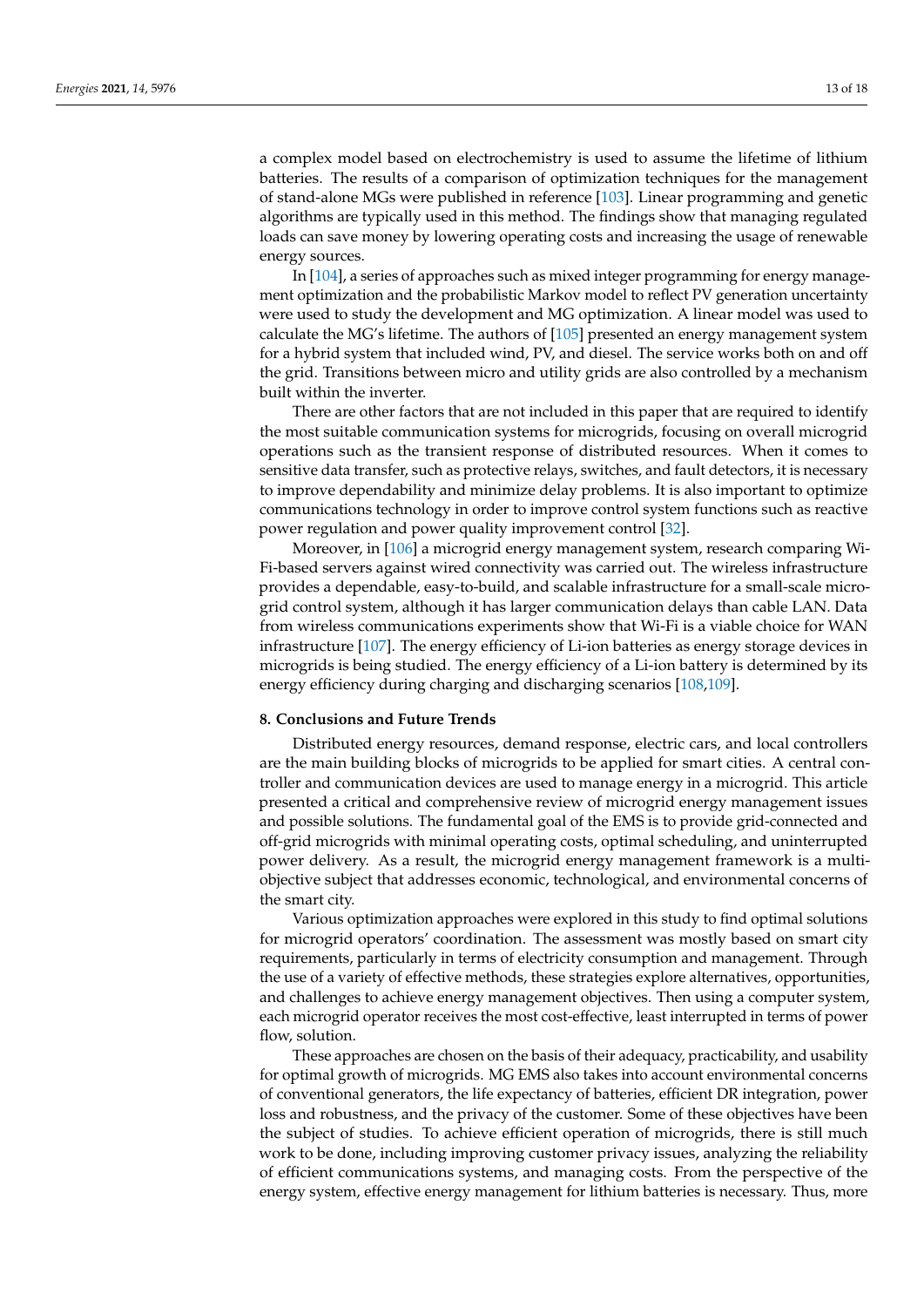accurate degradation models to accurately estimate battery lifespan in real-time operating scenarios need to be created.

**Author Contributions:** Conceptualization and software, M.S.S., M.A., and M.M.H.; methodology, M. S.S., M.A., M.M.H. and R.A.; writing—original draft preparation, M.A., R.A., and M.M.H.; writing review and editing, M.H.N., M.S.K., S.R., and R.A.; data curation, M.M.H. and S.R. All authors have read and agreed to the published version of the manuscript.

**Funding:** This research received no external funding.

**Institutional Review Board Statement:** Not applicable.

**Informed Consent Statement:** Not applicable.

**Data Availability Statement:** Data is contained within the article.

**Conflicts of Interest:** The authors declare no conflict of interest.

#### **References**

- <span id="page-13-0"></span>1. Batty, M.; Axhausen, K.W.; Giannotti, F.; Pozdnoukhov, A.; Bazzani, A.; Wachowicz, M.; Ouzounis, G.; Portugali, Y. Smart cities of the future. *Eur. Phys. J. Spec. Top.* **2012**, *214*, 481–518. doi:10.1140/epjst/e2012-01703-3.
- <span id="page-13-1"></span>2. Ma, T.; Wu, J.; Hao, L.; Lee, W.J.; Yan, H.; Li, D. The optimal structure planning and energy management strategies of smart multi energy systems. *Energy* **2008**, *160*, 122–141. https://doi.org/10.1016/j.energy.2018.06.198.
- 3. Hussain, M.M.; Javed, W.; Akram, R.; Javed, T.; Razaq, A.; Siddique, M. Distributed energy management analysis for microgrids. In Proceedings of the 56th International Universities Power Engineering Conference, Middlesbrough, UK, 31 AUGUST – 3 SEPTEMBER 2021.
- 4. Amponsah, N.Y.; Troldborg, M.; Kington, B.; Aalders, I.; Hough, R.L. Greenhouse gas emissions from renewable energy sources: A review of lifecycle considerations. *Renew. Sustain. Energy Rev.* **2014**, *39*, 461–475. https://doi.org/10.1016/j.rser.2014.07.087.
- <span id="page-13-2"></span>5. Sen, S.; Ganguly, S. Opportunities, barriers and issues with renewable energy development–A discussion. *Renew. Sustain. Energy Rev.* **2017**, *69*, 1170–1181. https://doi.org/10.1016/j.rser.2016.09.137.
- <span id="page-13-3"></span>6. Momete, D.C. Analysis of the Potential of Clean Energy Deployment in the European Union. *IEEE Access* **2018**, *6*, 54811–54822. https://doi.org/10.1109/ACCESS.2018.2872786.
- <span id="page-13-4"></span>7. Lee, J.; Shepley, M.M.C. Benefits of solar photovoltaic systems for low-income families in social housing of Korea: Renewable energy applications as solutions to energy poverty. *J. Build. Eng.* **2020**, *28*, 101016. https://doi.org/10.1016/j.jobe.2019.101016.
- <span id="page-13-5"></span>8. Saleh, A.M.; Haris, A.; Ahmad, N. Towards a UTAUT-based model for the intention to use solar water heaters by Libyan households. *Int. J. Energy Econ. Policy* **2014** *4*, 26–31.
- <span id="page-13-6"></span>9. Parhizi, S.; Lotfi, H.; Khodaei, A.; Bahramirad, S. State of the art in research on microgrids: A review. *IEEE Access* **2015**, *3*, 890–925. https://doi.org/10.1109/ACCESS.2015.2443119.
- <span id="page-13-7"></span>10. Caspary, G. Gauging the future competitiveness of renewable energy in Colombia. *Energy Econ.* **2009**, *31*, 443–449. https://doi.org/10.1016/j.eneco.2008.12.007.
- <span id="page-13-8"></span>11. Panwar, N.L.; Kaushik, S.C.; Kothari, S. Role of renewable energy sources in environmental protection: A review. *Renew. Sustain. Energy Rev.* **2011**, *15*, 1513–1524. https://doi.org/10.1016/j.rser.2010.11.037.
- <span id="page-13-9"></span>12. Coelho, V.N.; Coelho, I.M.; Coelho, B.N.; de Oliveira, G.C.; Barbosa, A.C.; Pereira, L.; de Freitas, A.; Santos, H.G.; Ochi, L.S.;Guimarães, F.G. A communitarian microgrid storage planning system inside the scope of a smart city. *Appl. Energy* **2017**, *201*, 371–381, doi:10.1016/j.apenergy.2016.12.043.
- <span id="page-13-10"></span>13. Beheshtaein, S.; Cuzner, R.M.; Forouzesh, M.; Savaghebi, M.; Guerrero, J.M. DC Microgrid Protection: A Comprehensive Review. *IEEE J. Emerg. Sel. Top. Power Electron.* **2019**. https://doi.org/10.1109/jestpe.2019.2904588.
- <span id="page-13-11"></span>14. Hussain, M.M.; Siddique, M.; Raees, M.; Nouman, A.; Javed, W.; Razaq, A. Power management through smart grids and advance metering infrastructure. In Proceedings of the 6th IEEE International Energy Conference, Gammarth, Tunisia, 28 September–1 October 2020; pp. 767–772.
- <span id="page-13-12"></span>15. Cagnano, A.; De Tuglie, E.; Mancarella, P. Microgrids: Overview and guidelines for practical implementations and operation. *Appl. Energy* **2020**, *258*, 114039. https://doi.org/10.1016/j.apenergy.2019.114039.
- <span id="page-13-13"></span>16. Hossain, E.; Kabalci, E.; Bayindir, R.; Perez, R. Microgrid testbeds around the world: State of art. *Energy Convers. Manag.* **2014**, *86*, 132–153. https://doi.org/10.1016/j.enconman.2014.05.012.
- 17. Chen, Y.H.; Lu, S.Y.; Chang, Y.R.; Lee, T.T.; Hu, M.C. Economic analysis and optimal energy management models for microgrid systems: A case study in Taiwan. *Appl. Energy* **2013**, *103*, 145–154. https://doi.org/10.1016/j.apenergy.2012.09.023.
- 18. Thirugnanam, K.; Kerk, S.K.; Yuen, C.; Liu, N.; Zhang, M. Energy Management for Renewable Microgrid in Reducing Diesel Generators Usage with Multiple Types of Battery. *IEEE Trans. Ind. Electron.* **2018**, *65*, 6772–6786. https://doi.org/10.1109/TIE.2018.2795585.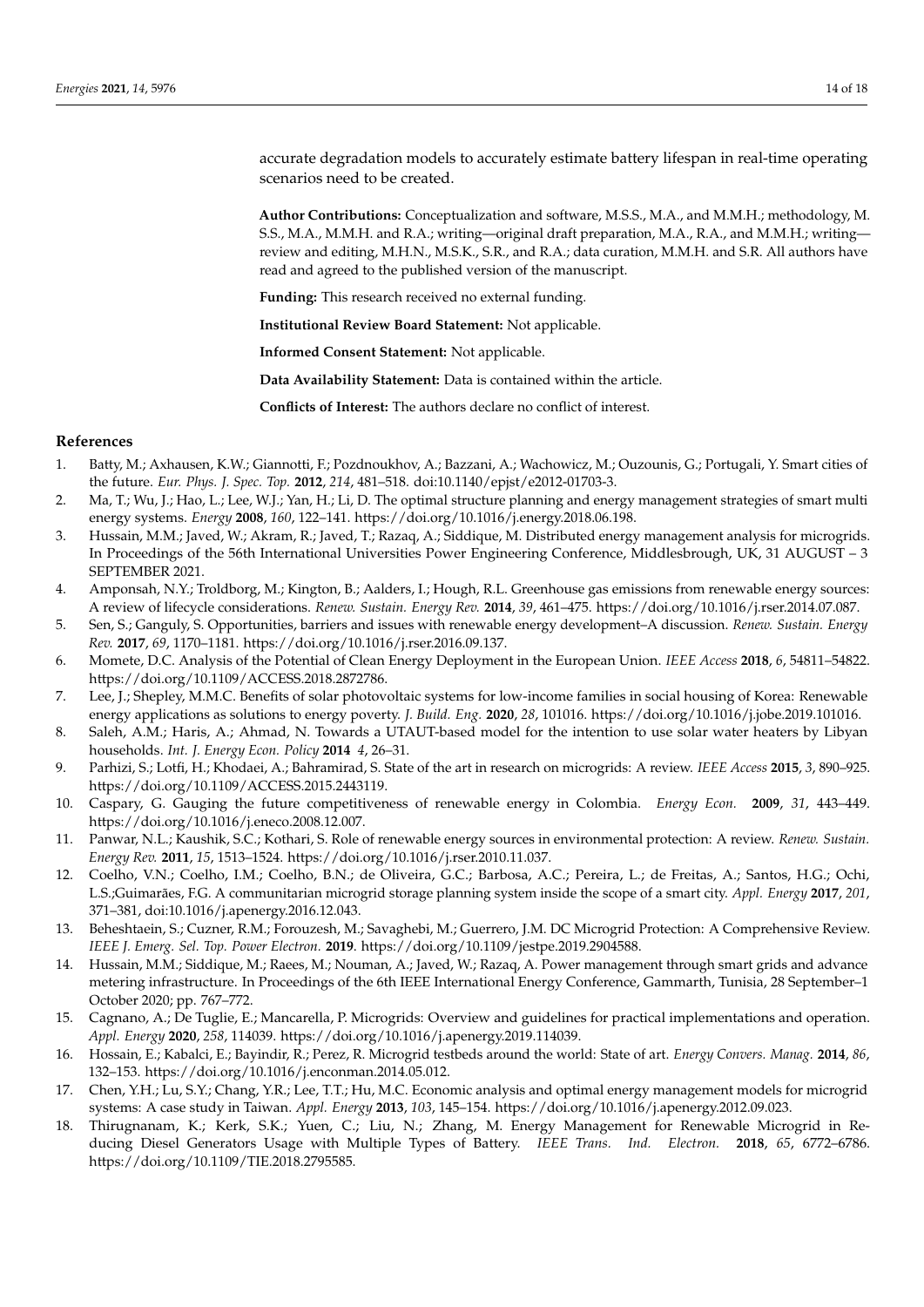- <span id="page-14-0"></span>19. Yang, N.; Paire, D.; Gao, F.; Miraoui, A. Power management strategies for microgrid-A short review. In Proceedings of the Conference Record-IAS Annual Meeting (IEEE Industry Applications Society), Lake Buena Vista, FL, USA, 6-11October 2013. pp. 1–9. https://doi.org/10.1109/IAS.2013.6682500.
- <span id="page-14-1"></span>20. Faccio, M.; Gamberi, M.; Bortolini, M.; Nedaei, M. State-of-art review of the optimization methods to design the configuration of hybrid renewable energy systems (HRESs). *Front. Energy* **2018**, *12*, 591–622. https://doi.org/10.1007/s11708-018-0567-x.
- <span id="page-14-2"></span>21. Cristóbal-Monreal, I.R.; Dufo-López, R. Optimisation of photovoltaic-diesel-battery stand-alone systems minimising system weight. *Energy Convers. Manag.* **2016**, *119*, 279–288. https://doi.org/10.1016/j.enconman.2016.04.050.
- <span id="page-14-3"></span>22. Vera, Y.E.G.; Dufo-López, R.; Bernal-Agustín, J.L. Energy management in microgrids with renewable energy sources: A literature review. *Appl. Sci.* **2019**, *9*, 3854. https://doi.org/10.3390/app9183854.
- <span id="page-14-4"></span>23. Razaq, A.; Hussain, M.M.; Javed, W.; Javed, T.; Memon, Z.A. Detection and prevention of denial-of-service in cloud-based smart grid. In Proceedings of the 10th International Conference on Smart Cities and Green ICT Systems, Prague, Czech Republic, 28–30 April 2021; pp. 172–179.
- <span id="page-14-5"></span>24. Liu, N.; Tang, Q.; Zhang, J.; Fan, W.; Liu, J. A hybrid forecasting model with parameter optimization for short-term load forecasting of micro-grids. *Appl. Energy* **2014**, *129*, 336–345. https://doi.org/10.1016/j.apenergy.2014.05.023.
- <span id="page-14-6"></span>25. Shi, W.; Lee, E.K.; Yao, D.; Huang, R.; Chu, C.C.; Gadh, R. Evaluating microgrid management and control with an implementable energy management system. In Proceedings of the 2014 IEEE International Conference on Smart Grid Communications, SmartGridComm 2014, Venice, Italy, 3–6 November 2014; pp. 272–277. https://doi.org/10.1109/SmartGridComm.2014.7007658.
- 26. John, T.; Lam, S.P. Voltage and frequency control during microgrid islanding in a multi-area multi-microgrid system. *IET Gener. Transm. Distrib.* **2017**, *11*, 1502–1512. https://doi.org/10.1049/iet-gtd.2016.1113.
- <span id="page-14-7"></span>27. Silvente, J.; Kopanos, G.M.; Pistikopoulos, E.N.; Espuña, A. A rolling horizon optimization framework for the simultaneous energy supply and demand planning in microgrids. *Appl. Energy* **2015**, *155*, 485–501. https://doi.org/10.1016/j.apenergy.2015.05.090.
- <span id="page-14-8"></span>28. Zeng, P.; Li, H.; He, H.; Li, S. Dynamic Energy Management of a Microgrid Using Approximate Dynamic Programming and Deep Recurrent Neural Network Learning. *IEEE Trans. Smart Grid.* **2019**, *10*, 4435–4445. https://doi.org/10.1109/TSG.2018.2859821.
- <span id="page-14-9"></span>29. Dou, C.; Lv, M.; Zhao, T.; Ji, Y.; Li, H. Decentralised coordinated control of microgrid based on multi-agent system. *IET Gener. Transm. Distrib.* **2015**, *9*, 2474–2484. https://doi.org/10.1049/iet-gtd.2015.0397.
- 30. Razaq, A.; Hussain, M.M.; Siddique, M. Smart grid simulation based on high level architecture. In Proceedings of the 9th European Conference on Renewable Energy Systems, Istanbul, Turkey, 21-23 April 2021.
- <span id="page-14-10"></span>31. Marzb, M.; Ghadimi, M.; Sumper, A.; Domínguez-García, J.L. Experimental validation of a real-time energy management system using multi-period gravitational search algorithm for microgrids in islanded mode. *Appl. Energy* **2014**, *128*, 164–174. https://doi.org/10.1016/j.apenergy.2014.04.056.
- <span id="page-14-11"></span>32. Bani-Ahmed, A.; Weber, L.; Nasiri, A.; Hosseini, H. Microgrid communications: State of the art and future trends. In Proceedings of the 3rd International Conference on Renewable Energy Research and Applications, ICRERA 2014, Milwaukee, WI, USA, 19- 22 October 2014. pp. 780–785. https://doi.org/10.1109/ICRERA.2014.7016491.
- <span id="page-14-19"></span>33. Chen, C.; Duan, S.; Cai, T.; Liu, B.; Hu, G. Smart energy management system for optimal microgrid economic operation. *IET Renew. Power Gener.* **2011**, *5*, 258–267. https://doi.org/10.1049/iet-rpg.2010.0052.
- 34. Palma-Behnke, R.; Ortiz, D.; Reyes, L.; Jiménez-Estévez, G.; Garrido, N. A social SCADA approach for a renewable based microgrid–The Huatacondo project. *IEEE Power Energy Soc. Gen. Meet.* **2011**. https://doi.org/10.1109/PES.2011.6039749.
- <span id="page-14-12"></span>35. Lazar, E.; Etz, R.; Petreus, D.; Patarau, T.; Ciocan, I. SCADA development for an islanded microgrid. In Proceedings of the 2015 IEEE 21st International Symposium for Design and Technology in Electronic Packaging, SIITME 2015, Brasov, Romania, 22–25 October 2015; pp. 147–150. https://doi.org/10.1109/SIITME.2015.7342314.
- <span id="page-14-13"></span>36. Bhattacharjee, S.; Acharya, S. PV-wind hybrid power option for a low wind topography. *Energy Convers. Manag.* **2015**, *89*, 942–954. https://doi.org/10.1016/j.enconman.2014.10.065.
- 37. Dufo-López, R.; Bernal-Agustín, J.L.; Mendoza, F. Design and economical analysis of hybrid PV-wind systems connected to the grid for the intermittent production of hydrogen. *Energy Policy* **2009**, *37*, 3082–3095. https://doi.org/10.1016/j.enpol.2009.03.059.
- <span id="page-14-14"></span>38. Tina, G.M.; Gagliano, S. Probabilistic modelling of hybrid solar/wind power system with solar tracking system. *Renew. Energy* **2011**, *36*, 1719–1727. https://doi.org/10.1016/j.renene.2010.12.001.
- <span id="page-14-15"></span>39. Kolhe, P.; Bitzer, B.; Chowdhury, S.P.; Chowdhury, S. Hybrid power system model and TELELAB. In Proceedings of the Universities Power Engineering Conference, Middlesex, UK, 4–7 September 2012. https://doi.org/10.1109/UPEC.2012.6398630.
- 40. Torreglosa, J.P.; García, P.; Fernández, L.M.; Jurado, F. Energy dispatching based on predictive controller of an off-grid wind turbine/photovoltaic/hydrogen/battery hybrid system. *Renew. Energy* **2015**, *74*, 326–336, doi:10.1016/j.renene.2014.08.010.
- <span id="page-14-18"></span>41. Liu, K.; El-Gohary, N. Ontology-based data integration for supporting big bridge data analytics. In Proceedings of the 6th CSCE-CRC International Construction Specialty Conference 2017-Held as Part of the Canadian Society for Civil Engineering Annual Conference and General Meeting, Vancouver, Canada, 31 May – 3 June 2017. Volume 2, pp. 1089–1098.
- <span id="page-14-16"></span>42. de Azevedo, Dias, C.L.; Branco, D.A.C.; Arouca, M.C.; Legey, L.F.L. Performance estimation of photovoltaic technologies in Brazil. *Renew. Energy* **2017**, *114*, 367–375. https://doi.org/10.1016/j.renene.2017.07.033.
- <span id="page-14-17"></span>43. Dursun, E.; Kilic, O. Comparative Evaluation of Different Power Management Strategies of a Stand-alone PV/Wind/PEMFC Hybrid Power System. *Int. J. Electr. Power Energy Syst.* **2012**, *34*, 81–89. https://doi.org/10.1016/j.ijepes.2011.08.025.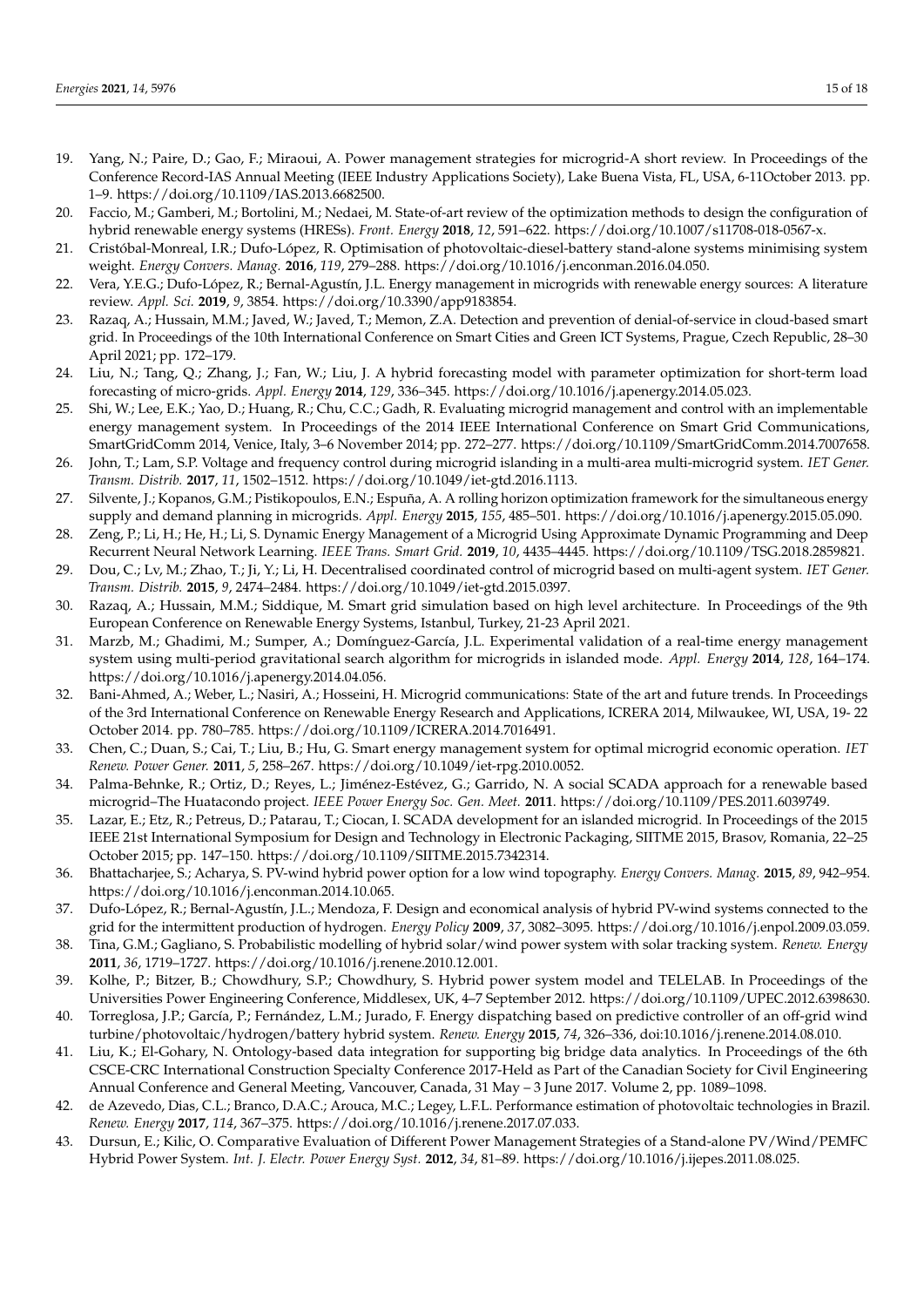- <span id="page-15-0"></span>44. Ahmad, J.; Imran, M.; Khalid, A.; Iqbal, W.; Ashraf, S.R.; Adnan, M.; Ali, S.F.; Khokhar, K.S. Techno economic analysis of a wind-photovoltaic-biomass hybrid renewable energy system for rural electrification: A case study of Kallar Kahar. *Energy* **2018**, *148*, 208–234. https://doi.org/10.1016/j.energy.2018.01.133.
- <span id="page-15-1"></span>45. Simonetti, R.; Moretti, L.; Molinaroli, L.; Manzolini, G. Energetic and economic optimization of the yearly performance of three different solar assisted heat pump systems using a mixed integer linear programming algorithm. *Energy Convers. Manag.* **2020**, *206*, 112446. https://doi.org/10.1016/j.enconman.2019.112446.
- <span id="page-15-2"></span>46. Moazeni, F.; Khazaei, J. Optimal operation of water-energy microgrids; a mixed integer linear programming formulation. *J. Clean. Prod.* **2020**, *275*, 122776. https://doi.org/10.1016/j.jclepro.2020.122776.
- <span id="page-15-3"></span>47. Behzadi, M.S.; Niasati, M. Comparative performance analysis of a hybrid PV/FC/battery stand-alone system using different power management strategies and sizing approaches. *Int. J. Hydrogen Energy* **2015**, *40*, 538–548.
- <span id="page-15-4"></span>48. Nemati, M.; Braun, M.; Tenbohlen, S. Optimization of unit commitment and economic dispatch in microgrids based on genetic algorithm and mixed integer linear programming. *Appl. Energy* **2018**, *210*, 944–963. https://doi.org/10.1016/j.apenergy.2017.07.007.
- <span id="page-15-5"></span>49. Sukumar, S.; Mokhlis, H.; Mekhilef, S.; Naidu, K.; Karimi, M. Mix-mode energy management strategy and battery sizing for economic operation of grid-tied microgrid. *Energy* **2017**, *118*, 1322–1333. https://doi.org/10.1016/j.energy.2016.11.018.
- <span id="page-15-6"></span>50. Anglani, N.; Oriti, G.; Colombini, M. Optimized energy management system to reduce fuel consumption in remote military microgrids. *IEEE Trans. Ind. Appl.* **2017**, *53*, 5777–5785. https://doi.org/10.1109/TIA.2017.2734045.
- <span id="page-15-7"></span>51. Helal, S.A.; Hanna, M.O.; Najee, R.J.; Shaaban, M.F.; Osman, A.H.; Hassan, M.S. Energy Management System for Smart Hybrid AC/DC Microgrids in Remote Communities. *Electr. Power Compon. Syst.* **2019**, *47*, 1012–1024. https://doi.org/10.1080/15325008. 2019.1629512.
- <span id="page-15-8"></span>52. Balderrama, S.; Lombardi, F.; Riva, F.; Canedo, W.; Colombo, E.; Quoilin, S. A two-stage linear programming optimization framework for isolated hybrid microgrids in a rural context: The case study of the "El Espino" community. *Energy* **2019**, *188*, 116073. https://doi.org/10.1016/j.energy.2019.116073.
- <span id="page-15-9"></span>53. Merabet, A.; Tawfique, Ahmed K.; Ibrahim, H.; Beguenane, R.; Ghias, A.M.Y.M. Energy Management and Control System for Laboratory Scale Microgrid Based Wind-PV-Battery. *IEEE Trans. Sustain. Energy* **2017**, *8*, 145–154. https://doi.org/10.1109/TSTE.2016.2587828.
- <span id="page-15-10"></span>54. Jafari, M.; Malekjamshidi, Z. Optimal energy management of a residential-based hybrid renewable energy system using rule-based real-time control and 2D dynamic programming optimization method. *Renew. Energy* **2020**, *146*, 254–266. https://doi.org/10.1016/j.renene.2019.06.123.
- <span id="page-15-11"></span>55. Wang, X.; Ji, Y.; Wang, J.; Wang, Y.; Qi, L. Optimal energy management of microgrid based on multi-parameter dynamic programming. *Int. J. Distrib. Sens. Netw.* **2020**, *16*. https://doi.org/10.1177/1550147720937141.
- <span id="page-15-12"></span>56. Shuai, H.; Fang, J.; Ai, X.; Wen, J.; He, H. Optimal Real-Time Operation Strategy for Microgrid: An ADP-Based Stochastic Nonlinear Optimization Approach. *IEEE Trans. Sustain. Energy* **2019**, *10*, 931–942. https://doi.org/10.1109/TSTE.2018.2855039.
- <span id="page-15-13"></span>57. Du, K.L.; Swamy, M.N.S. Search and optimization by metaheuristics: Techniques and algorithms inspired by nature. *Search Optim. Metaheuristics Tech. Algorithms Inspired Nat.* **2016**, 1–434, https://doi.org/10.1007/978-3-319-41192-7.
- 58. Chopard, B.; Tomassini, M. Particle Swarm Optimization. An Introduction to Metaheuristics for Optimization. *Nat. Comput. Ser.* **2018**, *23*, 145–156. https://doi.org/10.1007/978-3-319-93073-2.
- 59. Pedersen, M.E.H.; Chipperfield, A.J. Simplifying Particle Swarm Optimization. *Appl. Soft Comput. J.* **2010**, *10*, 618–628. https://doi.org/10.1016/j.asoc.2009.08.029.
- 60. Zhan, Z.H.; Zhang, J.; Li, Y.; Shi, Y.H. Orthogonal learning particle swarm optimization. *IEEE Trans. Evol. Comput.* **2011**, *15*, 832–847.
- <span id="page-15-14"></span>61. Du, W.B.; Gao, Y.; Liu, C.; Zheng, Z.; Wang, Z. Adequate is better: Particle swarm optimization with limited-information. *Appl. Math. Comput.* **2015**, *268*, 832–838. https://doi.org/10.1016/j.amc.2015.06.062.
- <span id="page-15-15"></span>62. Li, C.; Jia, X.; Zhou, Y.; Li, X. A microgrids energy management model based on multi-agent system using adaptive weight and chaotic search particle swarm optimization considering demand response. *J. Clean. Prod.* **2020**, *262*, 121247. https://doi.org/10.1016/j.jclepro.2020.121247.
- <span id="page-15-16"></span>63. Yang, R.; Yuan, Y.; Ying, R.; Shen, B.; Long, T. A novel energy management strategy for a ship's hybrid solar energy generation system using a particle swarm optimization algorithm. *Energies* **2020**, *13*. https://doi.org/10.3390/en13061380.
- <span id="page-15-17"></span>64. Hossain, M.A.; Pota, H.R.; Squartini, S.; Abdou, A.F. Modified PSO algorithm for real-time energy management in grid-connected microgrids. *Renew. Energy* **2019**, *136*, 746–757. https://doi.org/10.1016/j.renene.2019.01.005.
- <span id="page-15-18"></span>65. Grisales-Noreña, L.F.; Montoya, O.D.; Ramos-Paja, C.A. An energy management system for optimal operation of BSS in DC distributed generation environments based on a parallel PSO algorithm. *J. Energy Storage* **2020**, *29*, 101488. https://doi.org/10.1016/j.est.2020.101488.
- <span id="page-15-19"></span>66. Kerdphol, T.; Qudaih, Y.; Mitani, Y. Optimum battery energy storage system using PSO considering dynamic demand response for microgrids. *Int. J. Electr. Power Energy Syst.* **2016**, *83*, 58–66. https://doi.org/10.1016/j.ijepes.2016.03.064.
- <span id="page-15-20"></span>67. Wang, C.; Colson, C.M.; Nehrir, M.H.; Li, J. Power management of a stand-alone hybrid wind-microturbine distributed generation system. *IEEE Power Electron. Mach. Wind. Appl.* **2009**. https://doi.org/10.1109/PEMWA.2009.5208375.
- <span id="page-15-21"></span>68. Litchy, A.J.; Nehrir, M.H. Real-time energy management of an islanded microgrid using multi-objective Particle Swarm Optimization. *IEEE Power Energy Soc. Gen. Meet.* **2014**, 1–5. https://doi.org/10.1109/PESGM.2014.6938997.
- <span id="page-15-22"></span>69. Mirjalili, S. Genetic algorithm. *Stud. Comput. Intell.* **2019**, *780*, 43–55, doi:10.1007/978-3-319-93025-1.
- 70. Lingaraj, H. A Study on Genetic Algorithms and its Applications. *Int. J. Comput. Sci. Eng.* **2016**, *4*, 139–143.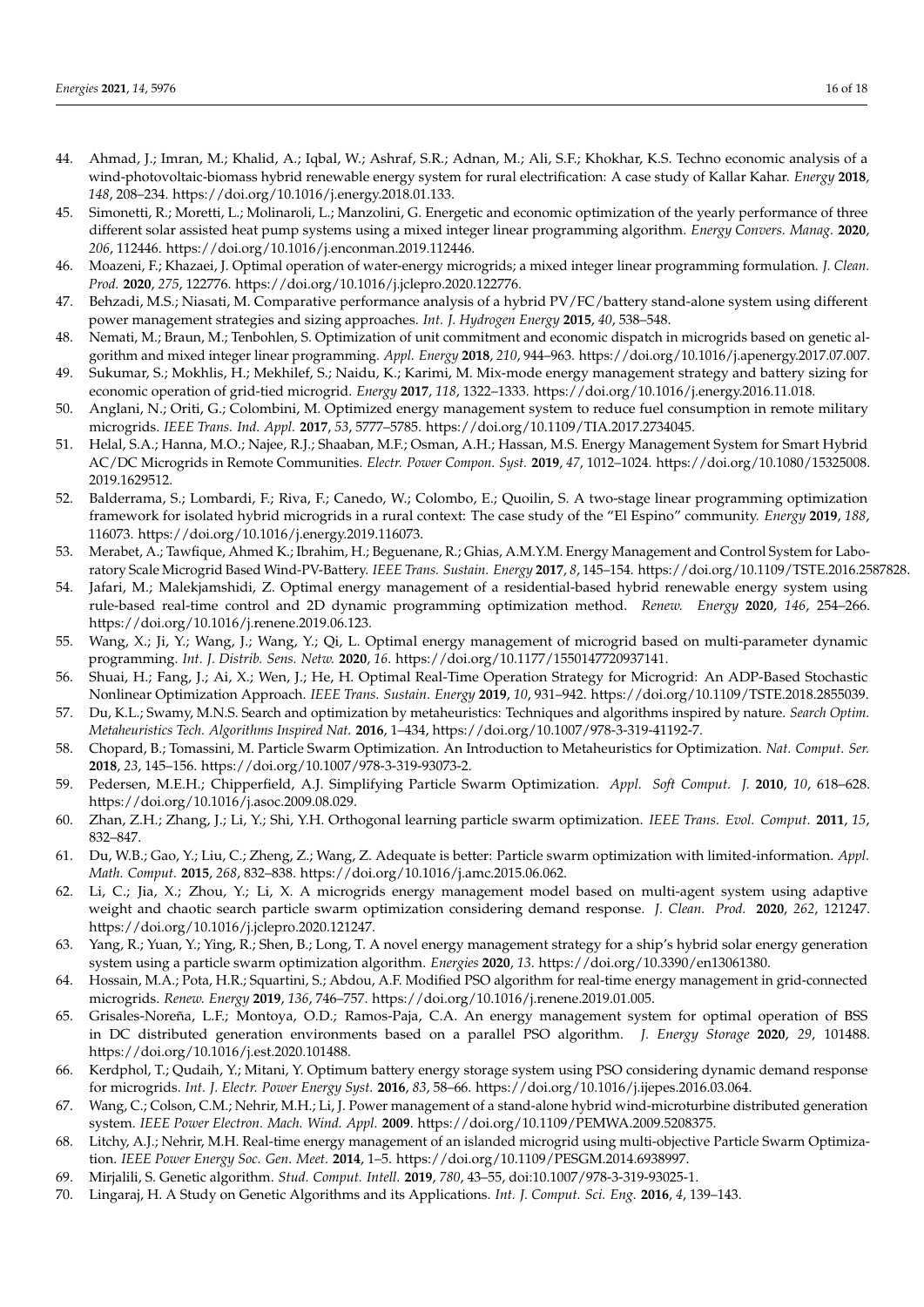- <span id="page-16-0"></span>71. Hinçal, O.; Altan-Sakarya, A.B.; Ger, A.M. Optimization of Multireservoir Systems by Genetic Algorithm. *Water Resour. Manag.* **2011**, *25*, 1465–1487. https://doi.org/10.1007/s11269-010-9755-0.
- <span id="page-16-1"></span>72. Yu, B.; Yang, Z.; Yao, J. Genetic algorithm for bus frequency optimization. *J. Transp. Eng.* **2010**, *136*, 576–583. https://doi.org /10.1061/(ASCE)TE.1943-5436.0000119
- 73. Jianjun Hu, Y.S. and Q.X. The theory and application of Genetic Algorithm. In Proceedings of the 2010 International Conference on Computer and Communication Technologies in Agriculture Engineering, Beijing, China, 16–19 September 2014; Volume 28, pp. 297–297.
- 74. Bhoskar, T.; Kulkarni, O.K.; Kulkarni, N.K.; Patekar, S.L.; Kakikar, G.M.N.; edkar, V.M. Genetic Algorithm and its Applications to Mechanical Engineering: A Review. *Mater. Today Proc.* **2015**, *2*, 2624–2630. https://doi.org/10.1016/j.matpr.2015.07.219.
- 75. Dao, S.D.; Abhary, K.; Marian, R. An innovative framework for designing genetic algorithm structures. *Expert Syst. Appl.* **2017**, *90*, 196–208. https://doi.org/10.1016/j.eswa.2017.08.018.
- <span id="page-16-2"></span>76. Shukla, A.P.; Ey, H.M.; Mehrotra, D. Comparative review of selection techniques in genetic algorithm. In Proceedings of the 2015 1st International Conference on Futuristic Trends in Computational Analysis and Knowledge Management, ABLAZE 2015, Greater Noida, India, 25-27 Feb. 2015. pp. 515–519. https://doi.org/10.1109/ABLAZE.2015.7154916.
- <span id="page-16-3"></span>77. Mohammed, O.H.; Amirat, Y.; Benbouzid, M. Economical evaluation and optimal energy management of a stand-alone hybrid energy system handling in genetic algorithm strategies. *Electronics* **2018**, *7*, 233. https://doi.org/10.3390/electronics7100233.
- <span id="page-16-4"></span>78. Zhao, B.; Zhang, X.; Li, P.; Wang, K.; Xue, M.; Wang, C. Optimal sizing, operating strategy and operational experience of a stand-alone microgrid on Dongfushan Island. *Appl. Energy* **2014**, *113*, 1656–1666. https://doi.org/10.1016/j.apenergy.2013.09.015.
- <span id="page-16-5"></span>79. Unny, M.S.H.; Hossain, E.; Ahmed, M.; Un-Noor, F. Artificial Neural Network Based Dynamic Voltage Restorer for Improvement of Power Quality. In Proceedings of the 2018 IEEE Energy Conversion Congress and Exposition, ECCE 2018, Portland, OR, USA, 23–27 Septembet 2018; pp. 5565–5572. https://doi.org/10.1109/ECCE.2018.8558470.
- <span id="page-16-6"></span>80. Marino, D.L.; Amarasinghe, K.; Manic, M. Building energy load forecasting using Deep Neural Networks. In Proceedings of the IECON Proceedings (Industrial Electronics Conference), Florence, Italy, 24–27 October 2016; pp. 7046–7051. https://doi.org/10.1109/IECON.2016.7793413.
- 81. Benedetti, M.; Cesarotti, V.; Introna, V.; Serranti, J. Energy consumption control automation using Artificial Neural Networks and adaptive algorithms: Proposal of a new methodology and case study. *Appl. Energy* **2016**, *165*, 60–71. https://doi.org/10.1016/j.apenergy.2015.12.066.
- <span id="page-16-7"></span>82. Amarasinghe, K.; Marino, D.L.; Manic, M. Deep neural networks for energy load forecasting. *IEEE Int. Symp. Ind. Electron.* **2017**, 1483–1488. https://doi.org/10.1109/ISIE.2017.8001465.
- <span id="page-16-8"></span>83. Roy, K.; Mandal, K.K.; Mandal, A.C. Ant-Lion Optimizer algorithm and recurrent neural network for energy management of micro grid connected system. *Energy* **2019**, *167*, 402–416. https://doi.org/10.1016/j.energy.2018.10.153.
- <span id="page-16-9"></span>84. Reddy, Y.J.; Kumar, Y.P.; Kumar, V.S.; Raju, K.P. Distributed ANNs in a layered architecture for energy management and maintenance scheduling of renewable energy HPS microgrids. In Proceedings of the 2012 International Conference on Advances in Power Conversion and Energy Technologies, APCET 2012, Mylavaram, India, 2–4 August 2012. https://doi.org/10.1109/APCET.2012.6302067.
- <span id="page-16-10"></span>85. Motevasel, M.; Seifi, A.R. Expert energy management of a micro-grid considering wind energy uncertainty. *Energy Convers. Manag.* **2014**, *83*, 58–72. https://doi.org/10.1016/j.enconman.2014.03.022.
- <span id="page-16-11"></span>86. Roy, K.; Mandal, K.K.; Mandal, A.C.; Patra, S.N. Analysis of energy management in micro grid—A hybrid BFOA and ANN approach. *Renew. Sustain. Energy Rev.* **2018**, *82*, 4296–4308. https://doi.org/10.1016/j.rser.2017.07.037.
- <span id="page-16-12"></span>87. Sarshar, J.; Moosapour, S.S.; Joorabian, M. Multi-objective energy management of a micro-grid considering uncertainty in wind power forecasting. *Energy* **2017**, *139*, 680–693. https://doi.org/10.1016/j.energy.2017.07.138.
- <span id="page-16-13"></span>88. Yuce, B.; Rezgui, Y.; Mourshed, M. ANN-GA smart appliance scheduling for optimised energy management in the domestic sector. *Energy Build.* **2016**, *111*, 311–325. https://doi.org/10.1016/j.enbuild.2015.11.017.
- <span id="page-16-14"></span>89. Mardani, M.M.; Khooban, M.H.; Masoudian, A.; Dragicevic, T. Model Predictive Control of DC-DC Converters to Mitigate the Effects of Pulsed Power Loads in Naval DC Microgrids. *IEEE Trans. Ind. Electron.* **2019**, *66*, 5676–5685. https://doi.org/10.1109/TIE.2018.2877191.
- 90. Arcos-Aviles, D.; Sotomayor, D.; Proano, J.L.; Guinjoan, F.; Marietta, M.P.; Pascual, J.; Marroyo, L.; Sanchis, P. Model Predictive Control of DC-DC Converters to Mitigate the Effects of Pulsed Power Loads in Naval DC Microgrids. *IEEE Int. Symp. Ind. Electron.* **2017**, 99–105. https://doi.org/10.1109/ISIE.2017.8001230.
- 91. Lagorse, J.; Simoes, M.G.; Miraoui, A. A multiagent fuzzy-logic-based energy management of hybrid systems. *IEEE Trans. Ind. Appl.* **2009**, *45*, 2123–2129. https://doi.org/10.1109/TIA.2009.2031786.
- 92. Li, S.G.; Sharkh, S.M.; Walsh, F.C.; Zhang, C.N. Energy and battery management of a plug-in series hybrid electric vehicle using fuzzy logic. *IEEE Trans. Veh. Technol.* **2011**, *60*, 3571–3585. https://doi.org/10.1109/TVT.2011.2165571.
- 93. Marzougui, H.; Kadri, A.; Amari, M.; Bacha, F. Improvement of energy management algorithm for fuel cell electrical vehicle with fuzzy logic. In Proceedings of the 18th International Conference on Sciences and Techniques of Automatic Control and Computer Engineering, STA 2017-Proceedings, Monastir, Tunisia, 21–23 December 2017; pp. 212–217. https://doi.org/10.1109/STA.2017.8314963.
- <span id="page-16-15"></span>94. Yin, H.; Zhou, W.; Li, M.; Ma, C.; Zhao, C. An adaptive fuzzy logic-based energy management strategy on battery/ultracapacitor hybrid electric vehicles. *IEEE Trans. Transp. Electrif.* **2016**, *2*, 300–311. https://doi.org/10.1109/TTE.2016.2552721.